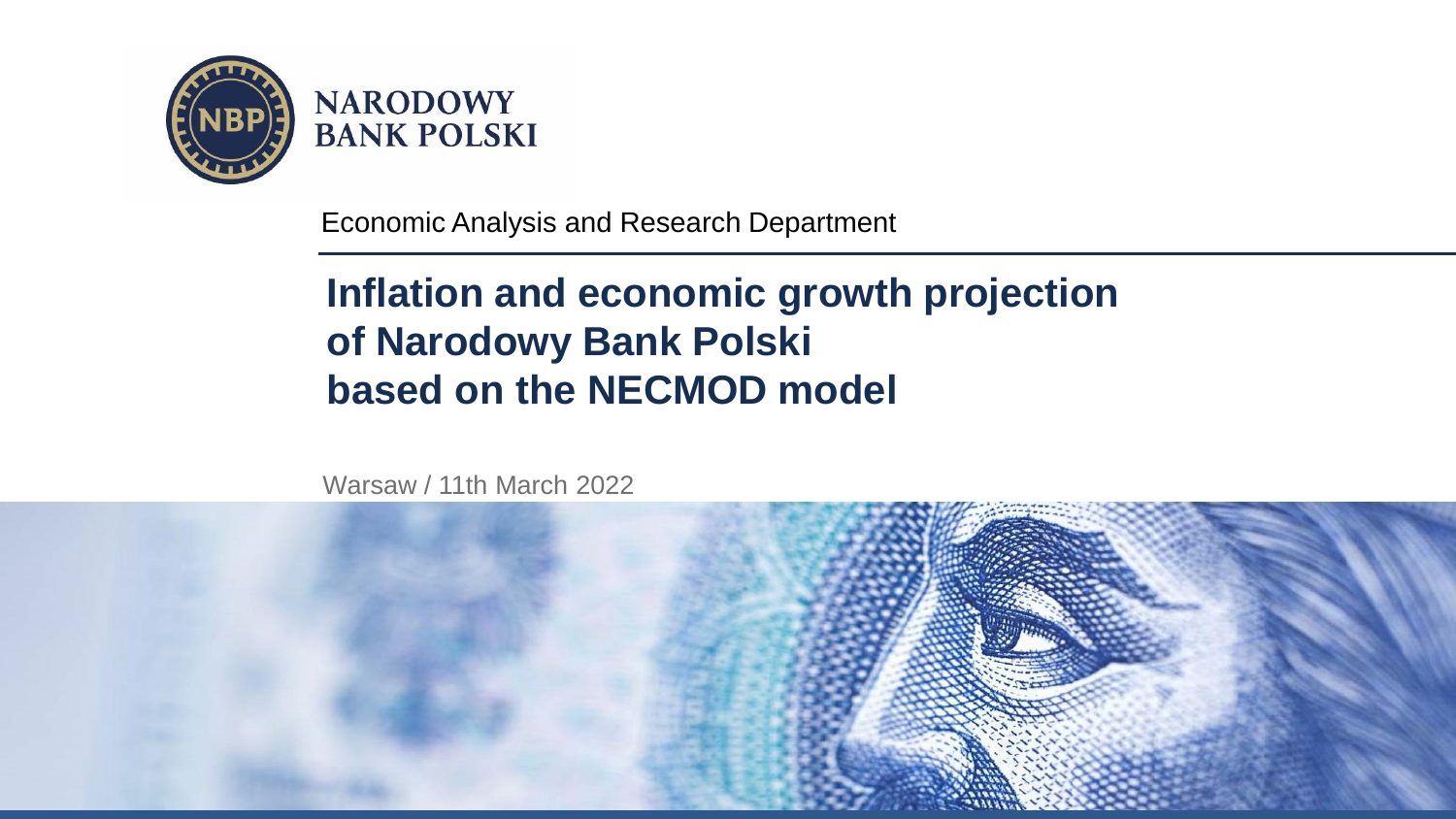

1

#### **Outline:**

#### Russia's military aggression against Ukraine

Projection 2022 – 2024

- Economic conditions abroad
- Economic perspectives for Poland
- Inflation

#### **Uncertainty**

| Russia's military aggression against Ukraine - |
|------------------------------------------------|
| consequences for the economy                   |

2 Projection 2022 - 2024

3 Uncertainty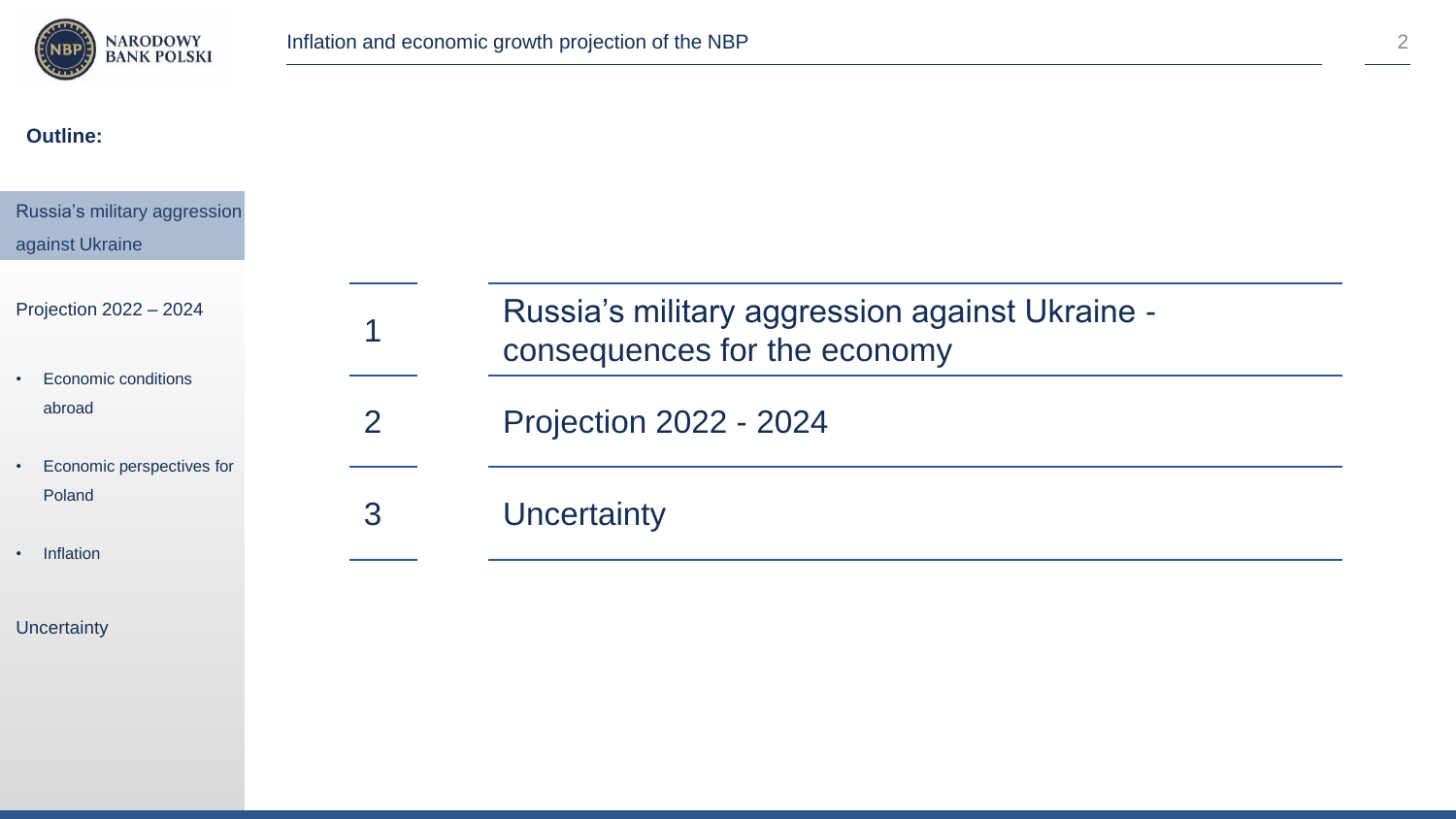

#### **Russia's military aggression against Ukraine - a sharp increase in global energy commodity prices…**



Share in oil world production







*Source: STEO, Eurostat, Bloomberg, NBP calculations.*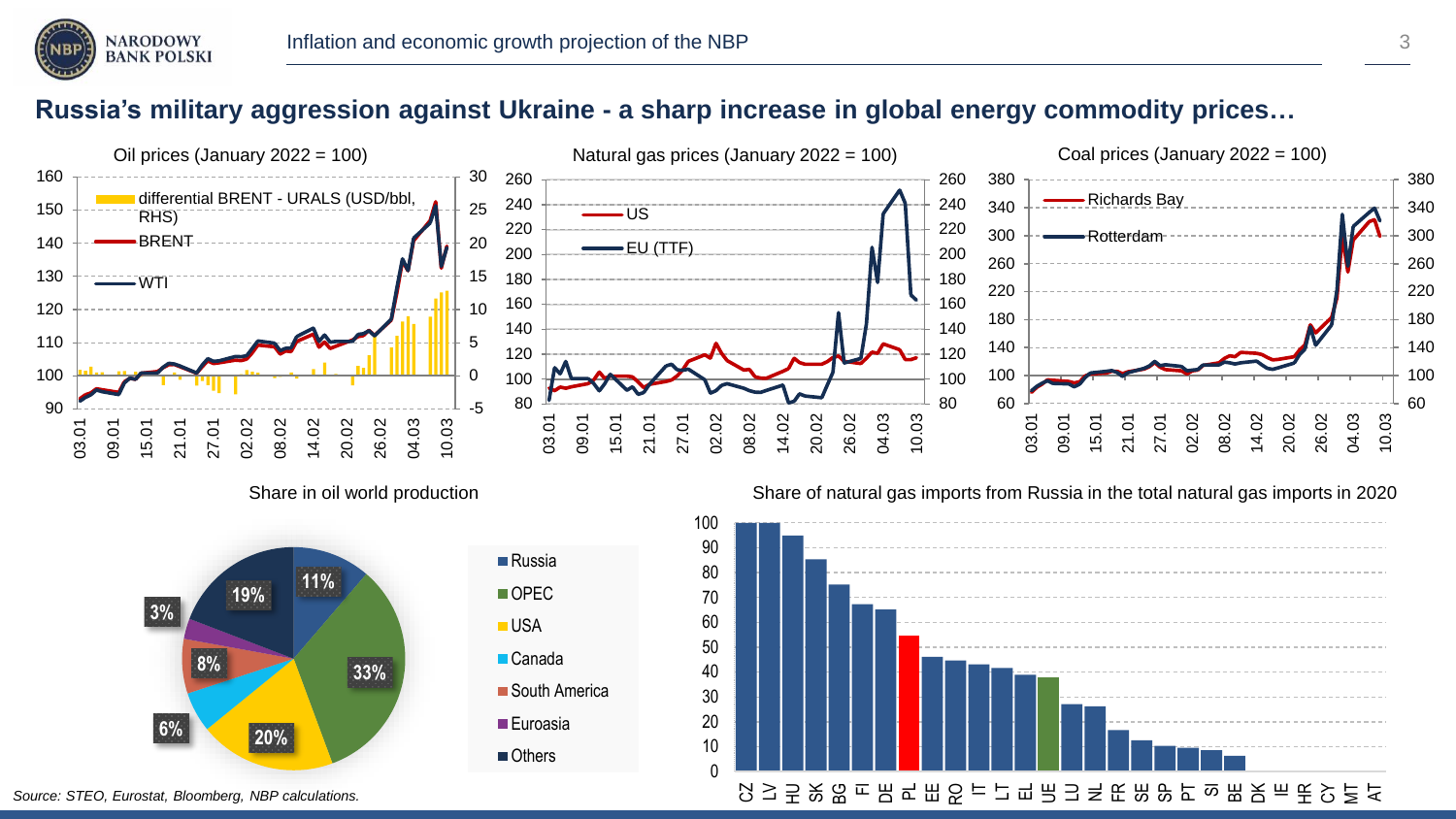

#### **… growing food prices…**

Shares of the largest exporters of selected agricultural raw materials in global exports (2019, based on data in tonnes)



*Source: FAO, Bloomberg, NBP calculations.*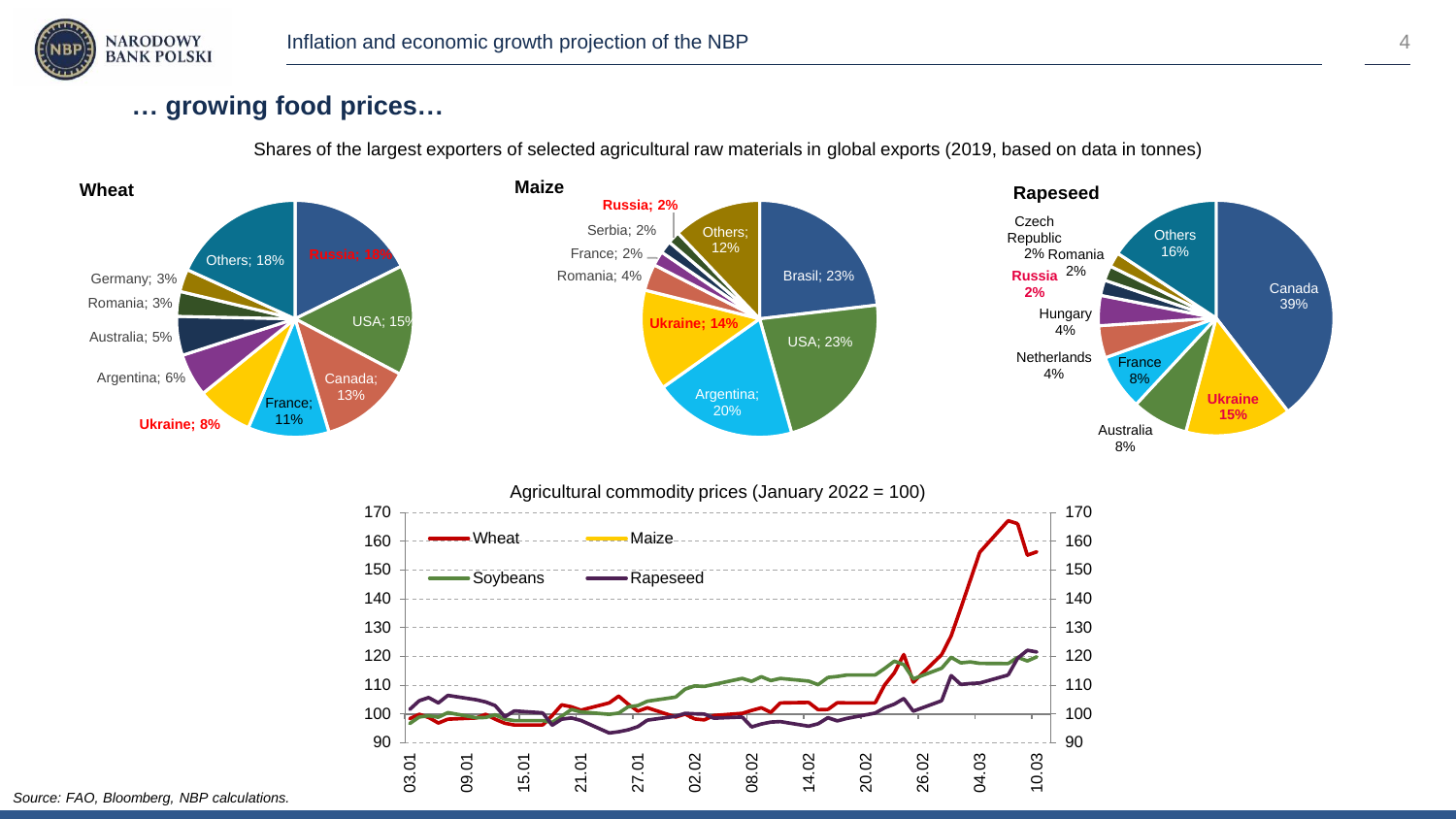

#### **... increased uncertainty and stronger disruptions in global supply networks…**

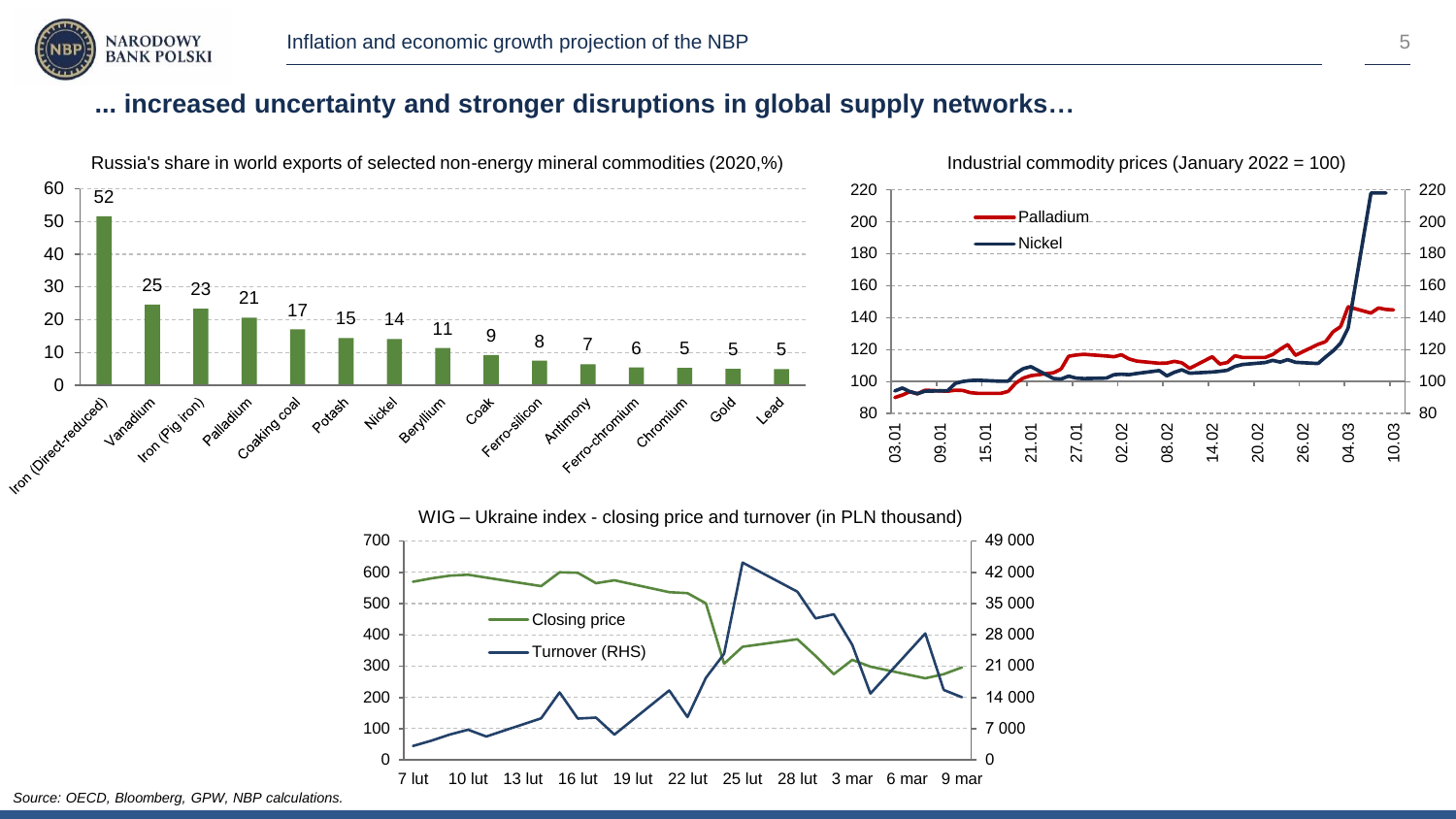

## **…lower forecasts of economic growth abroad**

| GDP r/r, %     | 2021     | 2022     | 2023     | 2024 |
|----------------|----------|----------|----------|------|
| Euro area      | 5.2(4.9) | 3.2(4.0) | 2.4(2.4) | 1.4  |
| Germany        | 2.9(2.6) | 2.6(4.3) | 2.8(2.8) | 1.2  |
| United Kingdom | 7.5(7.0) | 3.9(4.8) | 2.0(1.9) | 1.5  |
| <b>USA</b>     | 5.7(5.7) | 3.6(4.2) | 2.3(1.9) | 1.8  |
| China          | 8.1(8.1) | 5.0(5.5) | 5.0(5.4) | 4.7  |

Values from the November projection are given in brackets. Indicators with values higher than in the November projection are marked green, and indicators with lower values are marked red.

*Source: NBP calculations.*



*Source: Caldara, D., M. Iacoviello, "Measuring Geopolitical Risk," working paper, FED, November 2021 (the artile will be published in American Economic Review).*

NBP GDP forecast for the selected economies Geopolitical Risk Index (7 days-moving average.)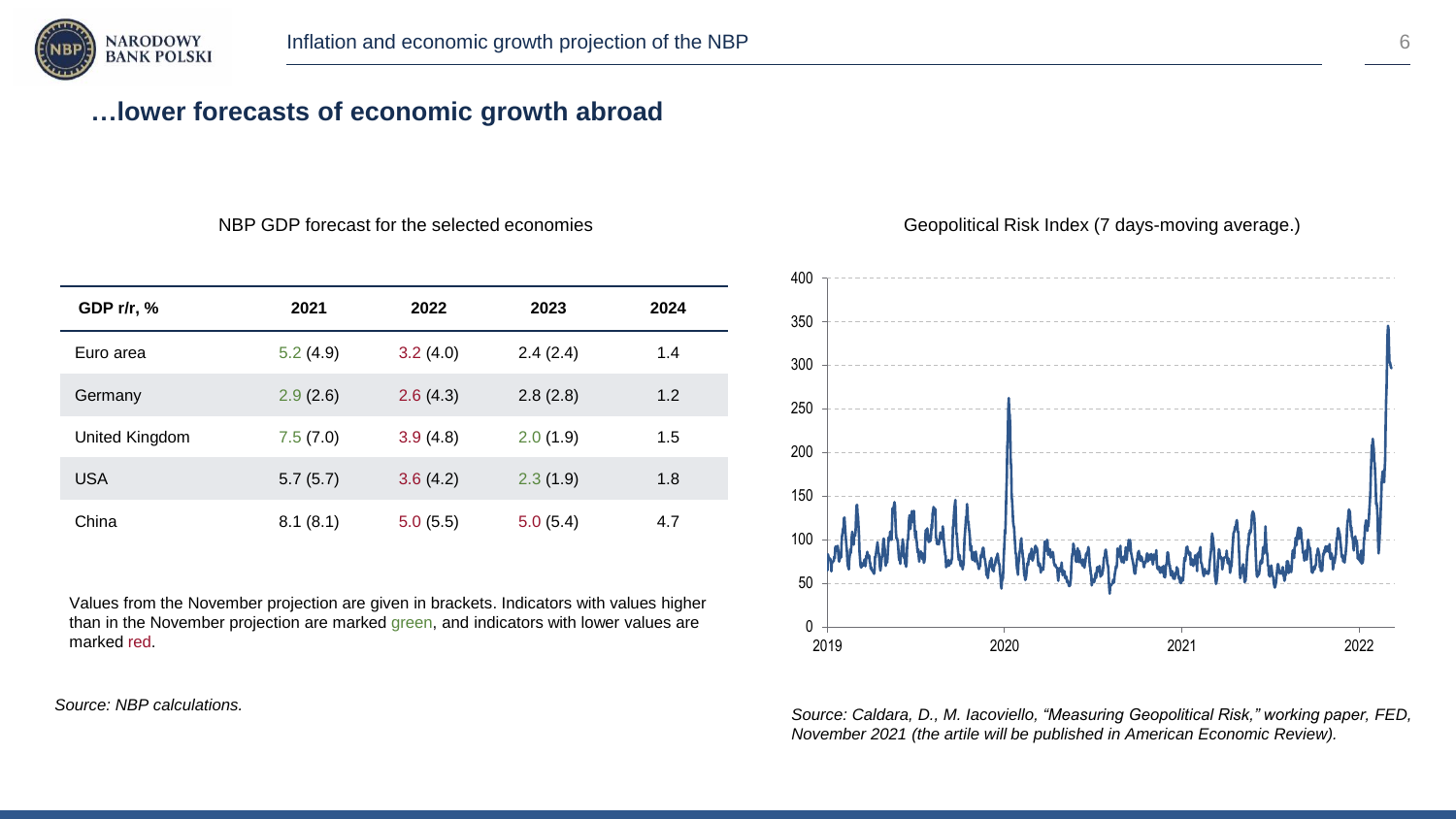

## **The influx of migrants mitigating the decline in GDP growth**

in the short term, a strong influx of refugees from Ukraine to Poland - increase in demand, which, depending on the form of expenditure, can be classified as consumption (private and public), net exports and investments

fluctuations in labour supply (especially in the coming weeks)

• consumption growth - increase in the nearest future, and in the long-term - slowdown



**Pharmaceuticals** 

9%

equipment; 7%

**Solid, liquid and gaseous fuels; 16% Food, drinks and tobacco products; 25%** cosmetics, orthopedic Textiles, clothing, footwear; 7% household appliances;

Other retail sale in non-specialized stores; 12%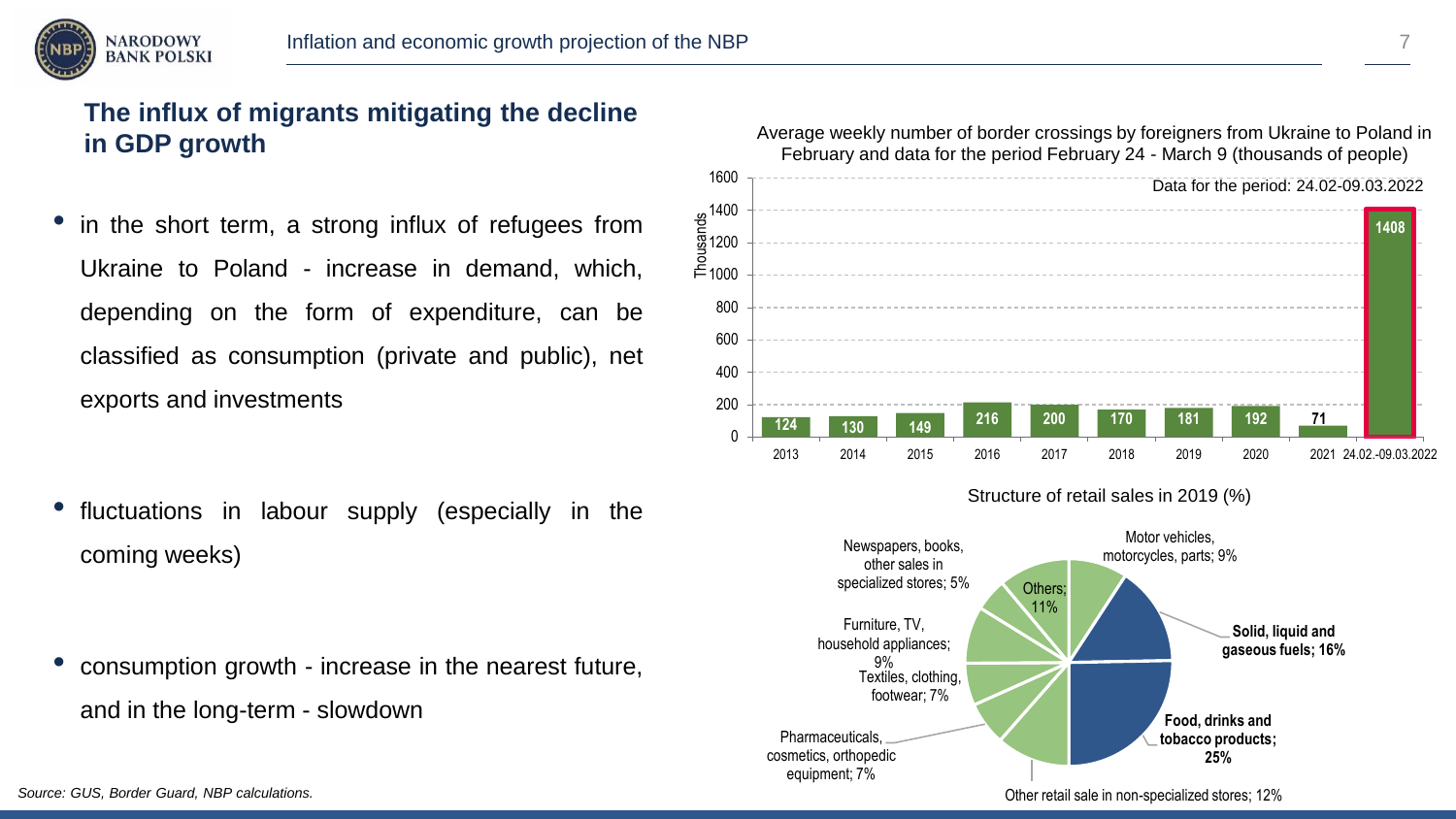

#### **Russia's aggression against Ukraine - consequences for the Polish economy - summary**

|                                                            | <b>GDP</b> | <b>Inflation</b> |
|------------------------------------------------------------|------------|------------------|
| Increase in commodity prices                               |            |                  |
| Supply chain disruptions                                   |            |                  |
| <b>Sanctions</b>                                           |            |                  |
| Slowdown in the external environment of the Polish economy |            |                  |
| Increase in geopolitical and macroeconomic uncertainty     |            |                  |
| The influx of refugees                                     |            | <b>fl</b>        |
| Weaker exchange rate                                       |            |                  |
| Higher spending on national defense                        |            |                  |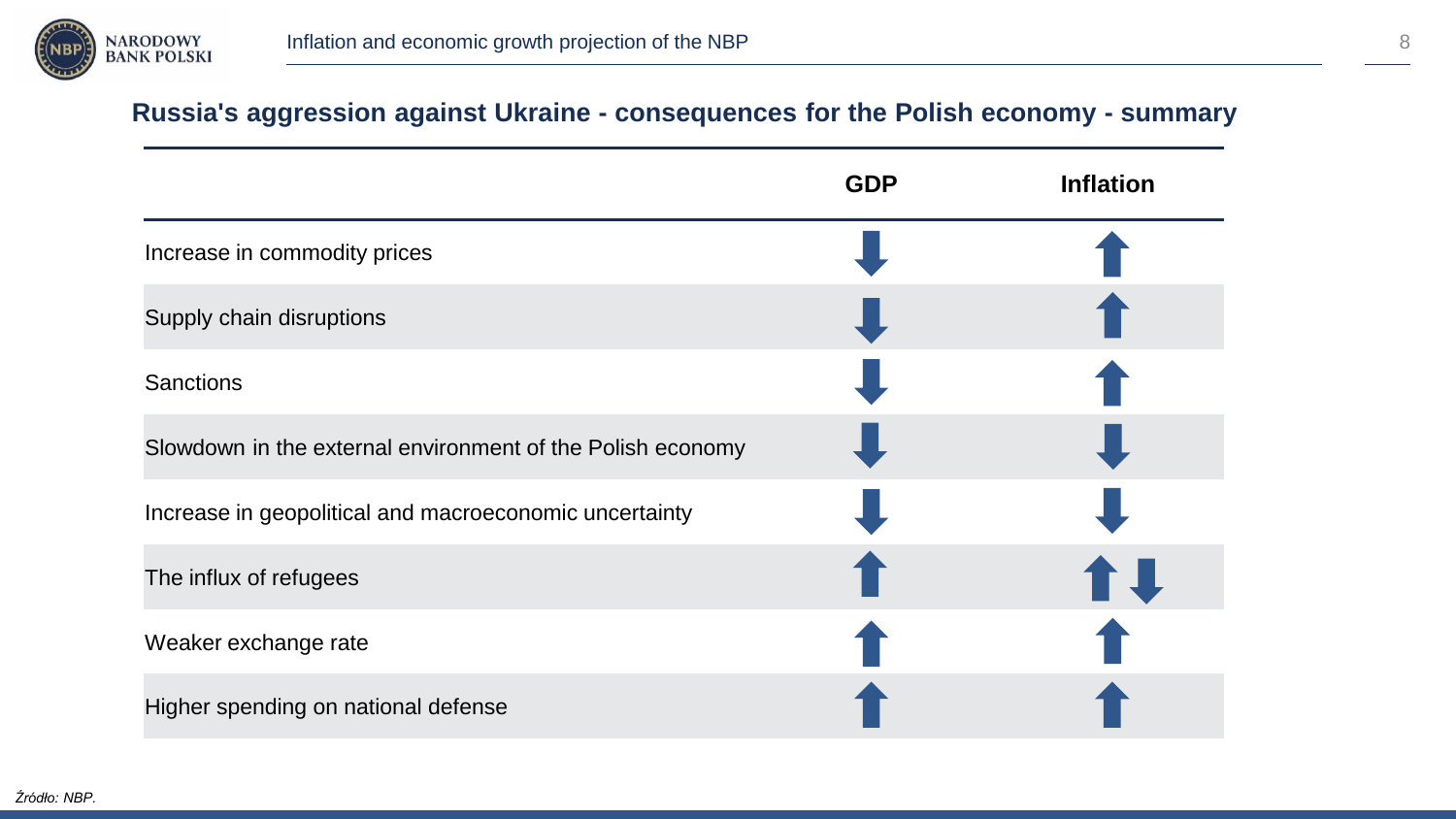

Inflation CPI y/y, % GDP y/y, %

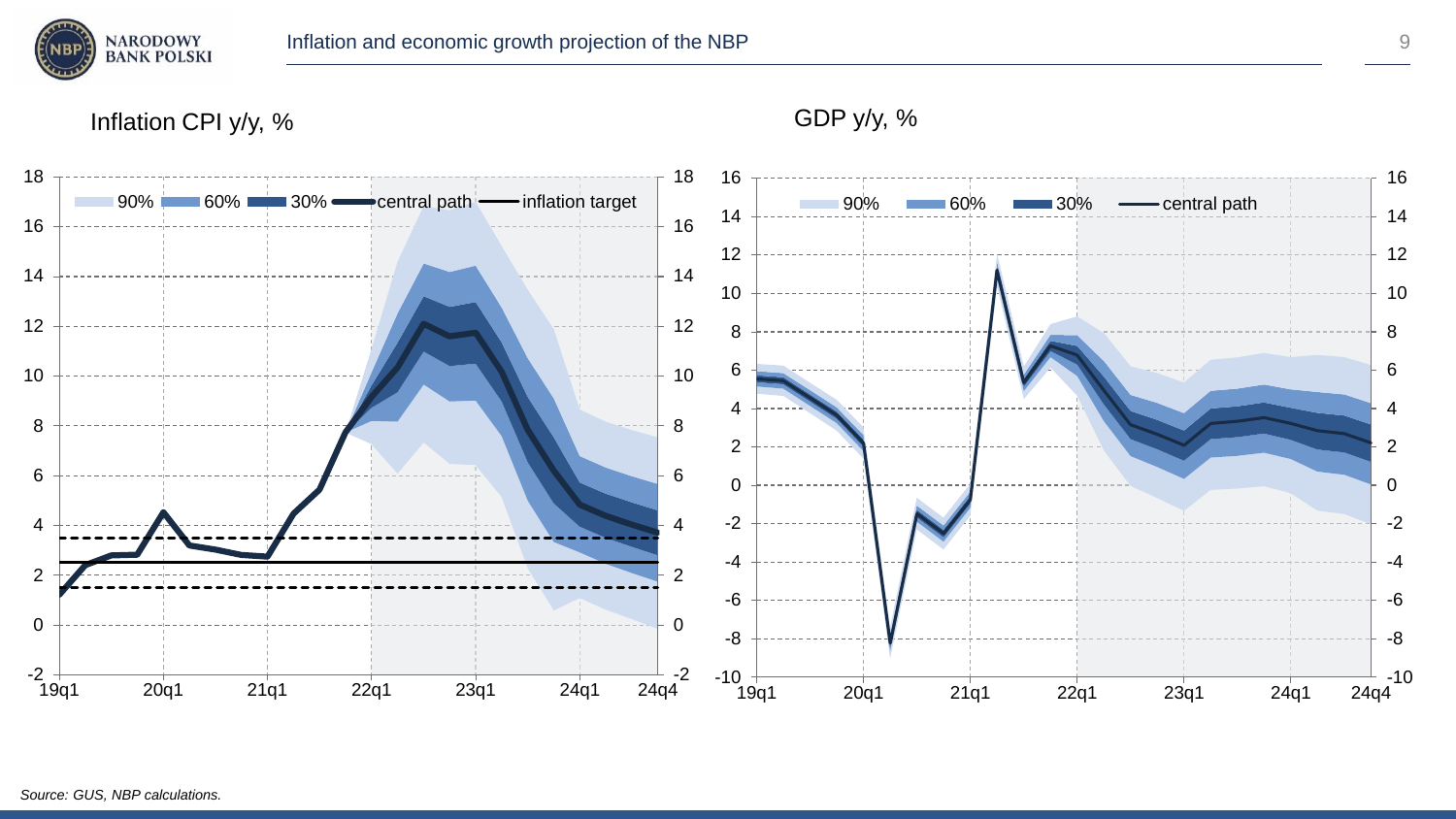

**Projection 2022-2024**

#### **Outline:**

### Russia's military aggression

#### against Ukraine

Projection 2022 – 2024

#### • Economic conditions abroad

# Economic conditions abroad

- Economic perspectives for Poland
- Inflation

#### **Uncertainty**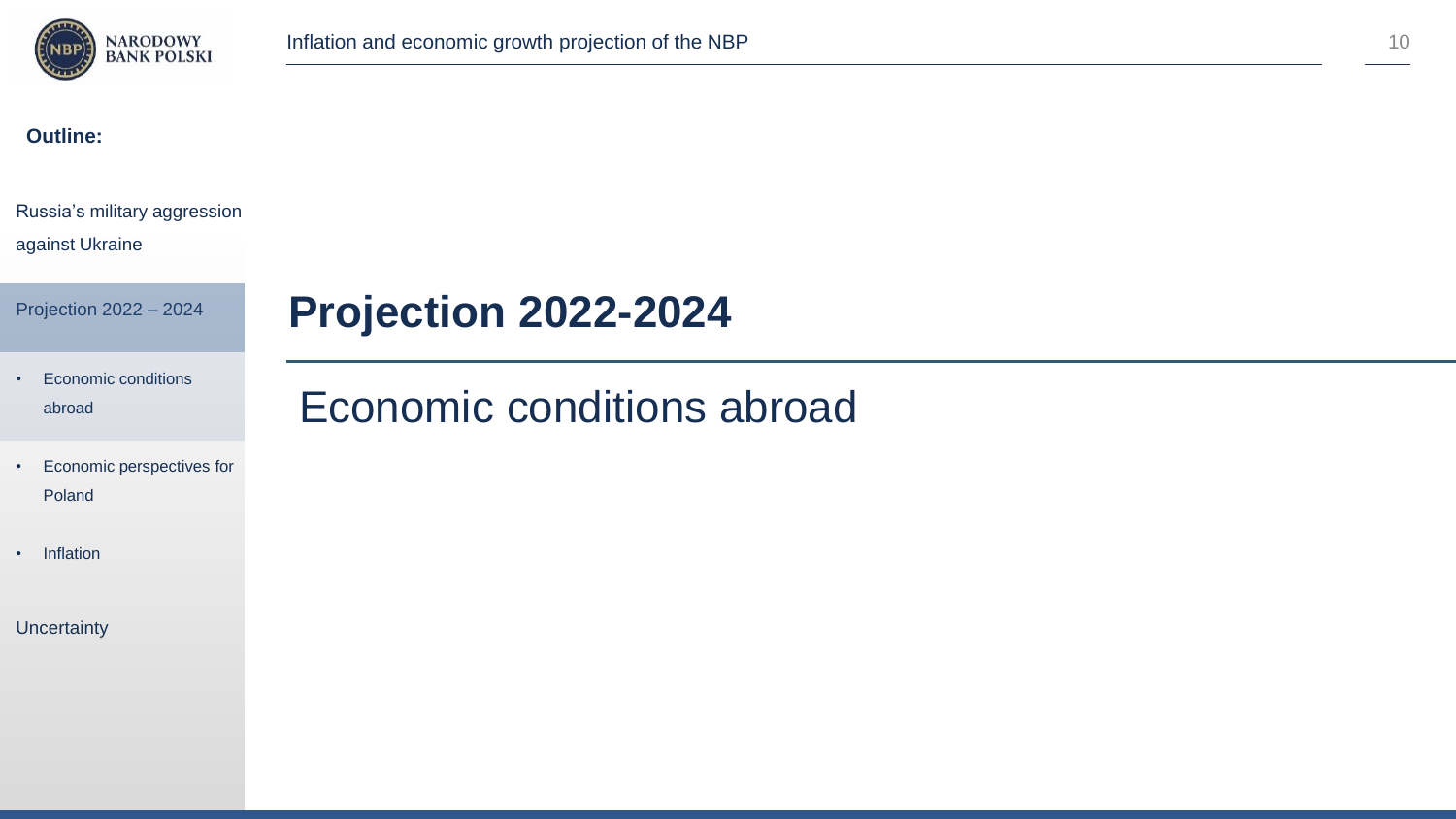

#### **Euro area: GDP growth will be limited by sanctions and trade disturbances related to Russia's aggression against Ukraine, and at the same time supported by the recovery of consumption and the Next Generation EU program.**

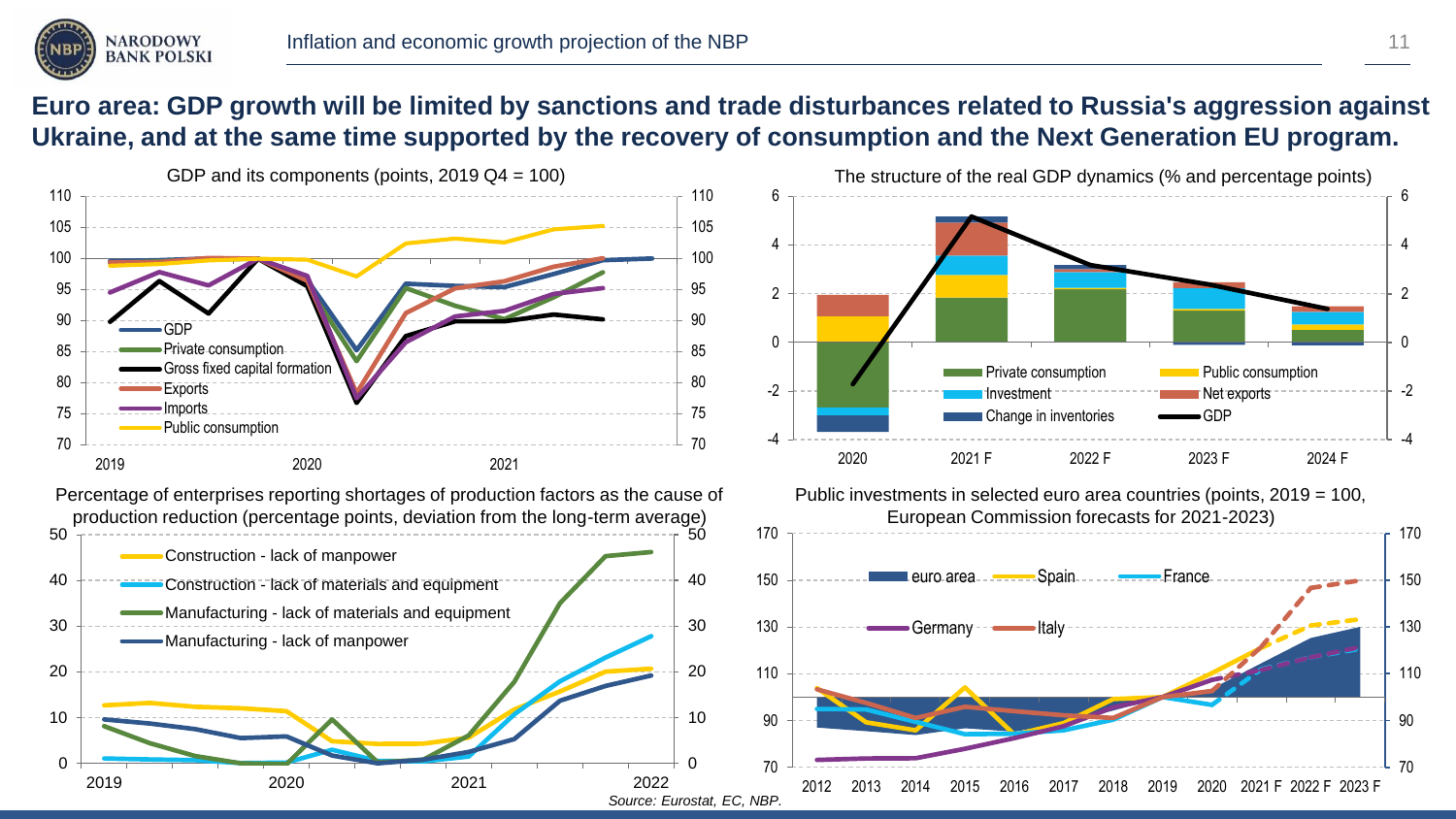

## **United States: GDP growth will slow down, but will remain relatively high due to further consumption growth, inventory rebuilding by companies and increased government spending.**

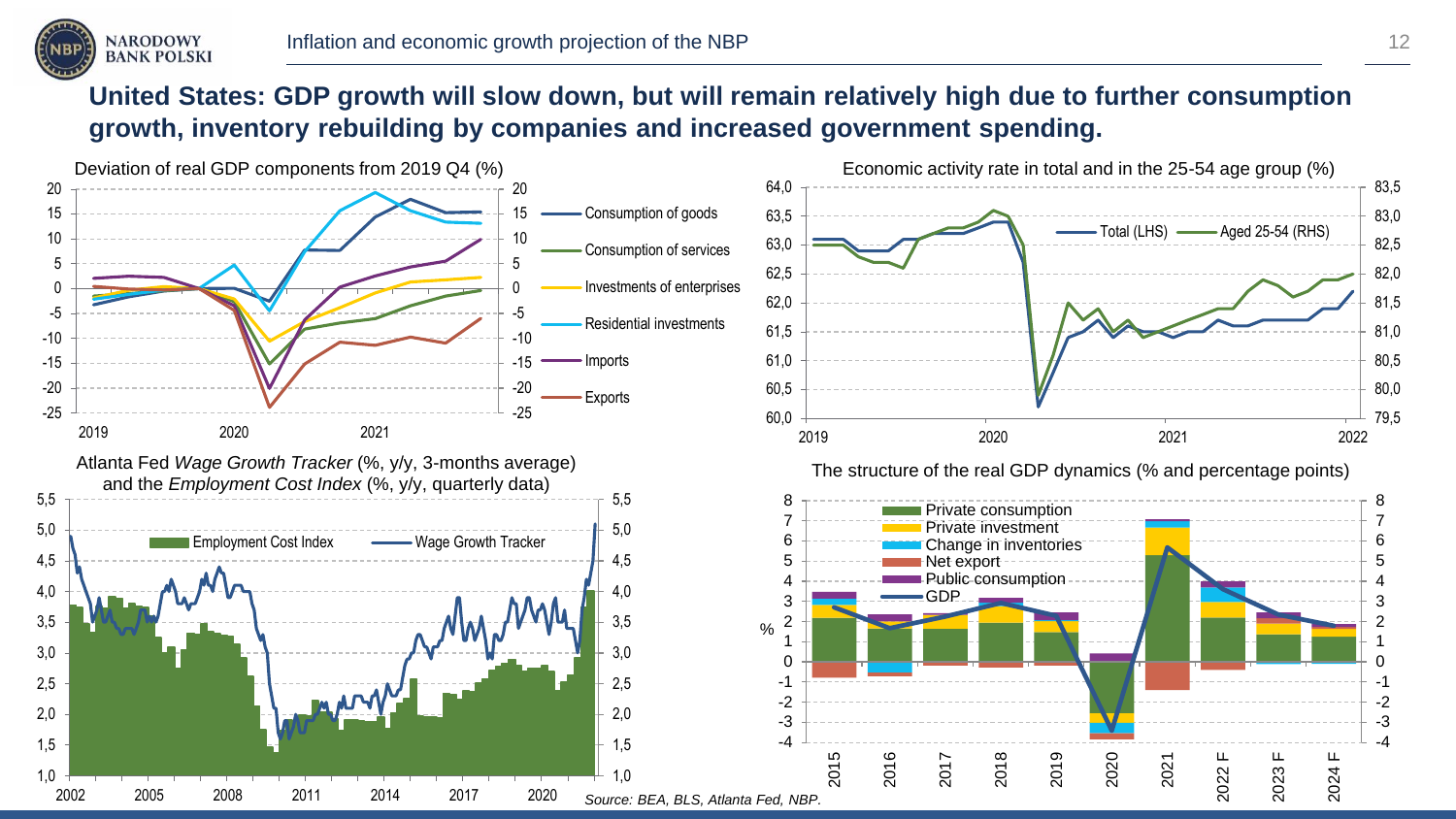

#### **Outline:**

#### Russia's military aggression

#### against Ukraine

Projection 2022 – 2024

# **Projection 2022-2024**

• Economic conditions abroad

#### • Economic perspectives for Poland

• Inflation

#### **Uncertainty**

# Economic perspectives for Poland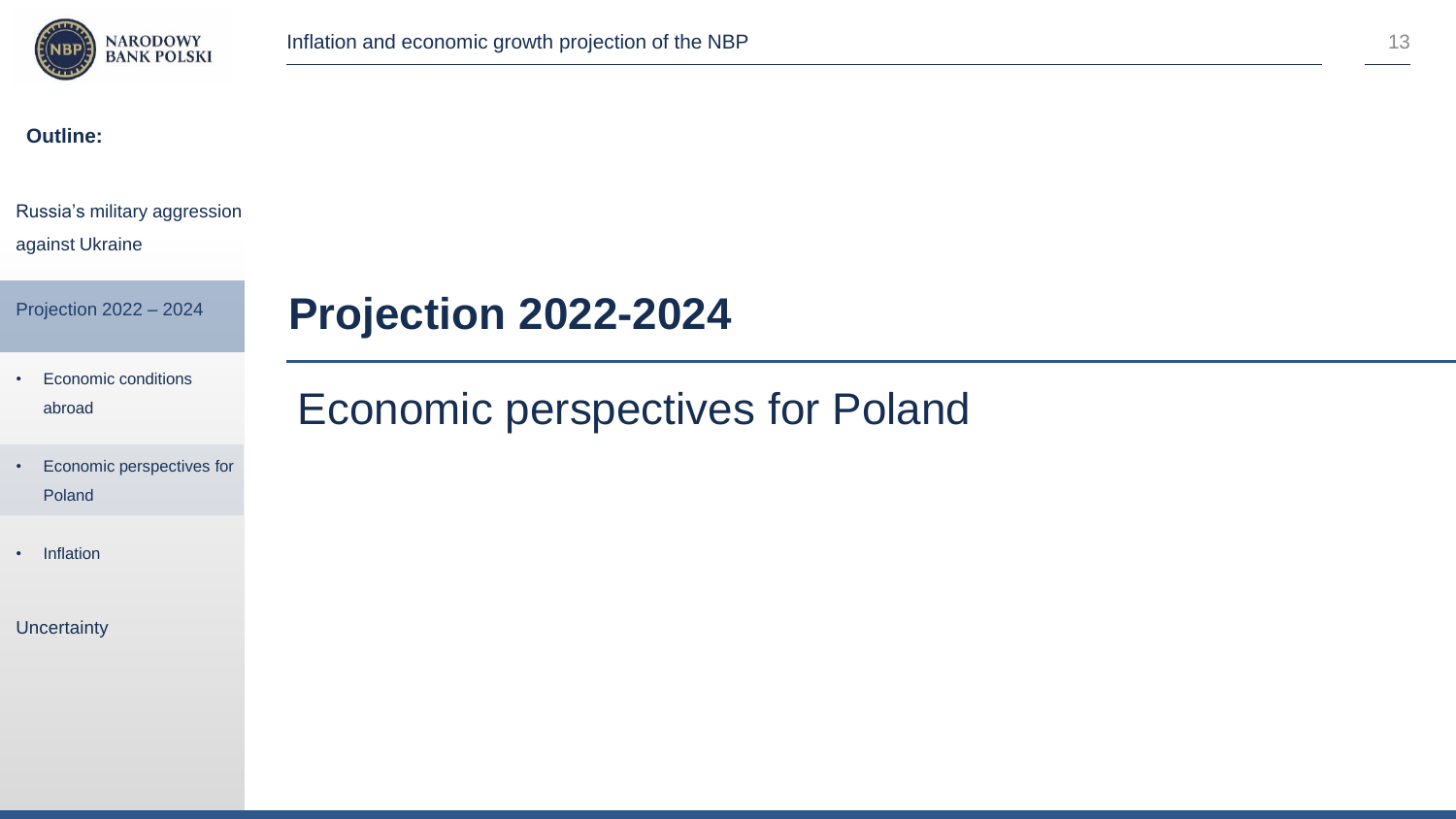

## **GDP growth in Q4 2021 still strongly influenced by making up for the pandemic losses.**

|                                       |        | 21q3     |        | 21q4     |
|---------------------------------------|--------|----------|--------|----------|
| GDP $(y/y)$ $(\%)$                    | 5.3    | (5.1)    | 7.3    | (6.5)    |
| Domestic demand $(y/y)$ $(\%)$        | 8.6    | (7.9)    | 11.2   | (8.3)    |
| Household consumption $(y/y)$ (%)     | 4.7    | (4.1)    | 7.9    | (8.4)    |
| Public consumption $(y/y)$ (%)        | 0.8    | (3.6)    | $-0.5$ | (3.0)    |
| Gross fixed capital form. $(y/y)$ (%) | 9.3    | (7.6)    | 11.7   | (11.5)   |
| Exports $(y/y)$ $(\%)$                | 8.6    | (8.2)    | 6.0    | (6.6)    |
| Imports $(y/y)$ $(\%)$                | 15.2   | (13.8)   | 13.2   | (9.8)    |
| Net exports contribution (pp.)        | $-2.7$ | $(-2.3)$ | $-3.2$ | $(-1.3)$ |

Values from the November projection are given in brackets (seasonally adjusted). Indicators with values higher than in the November projection are marked green, and indicators with lower values are marked red.

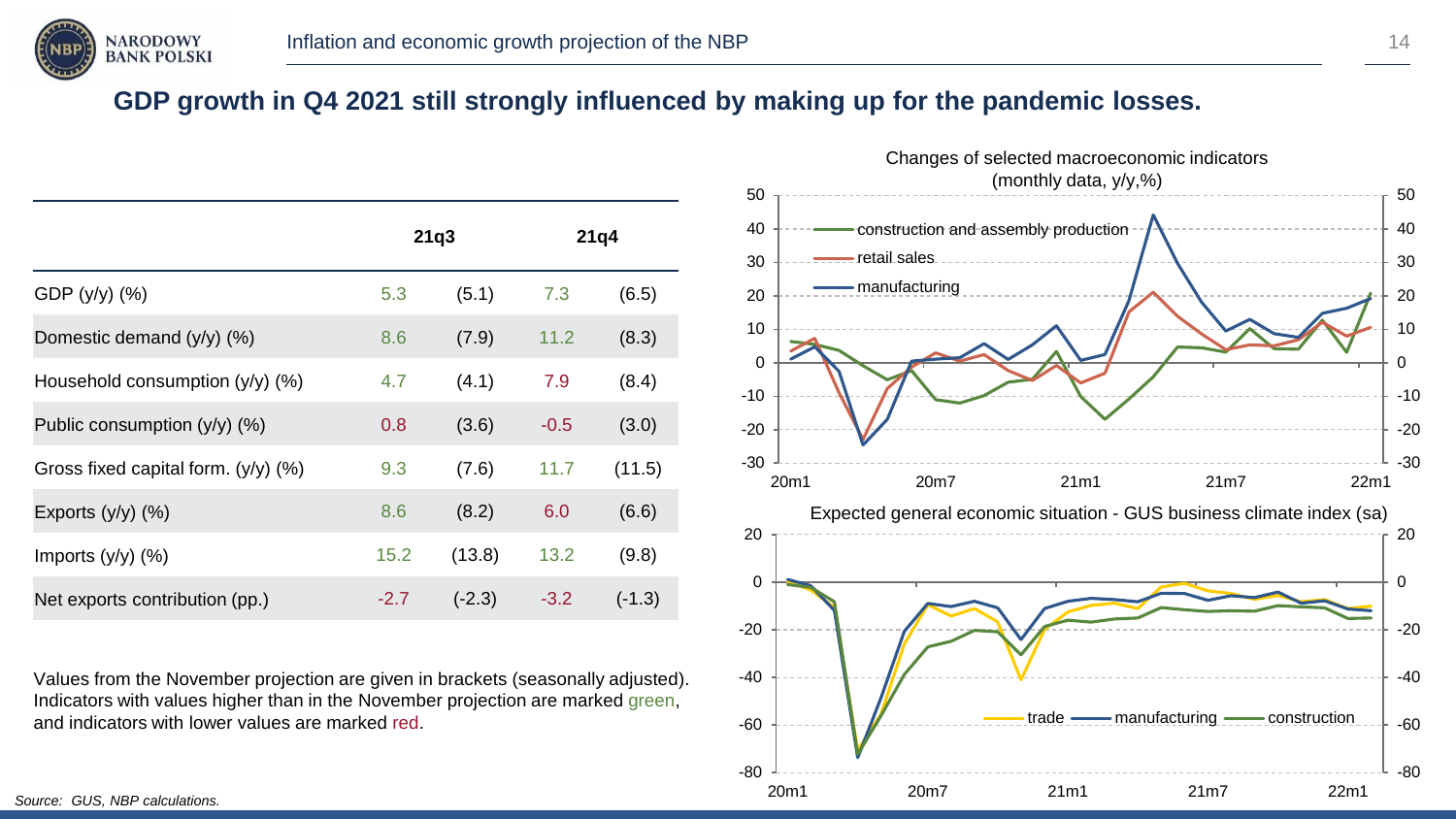

## **In Q4 2021 continued improvement in the labour market. Despite decline, wage growth still high over the projection horizon.**







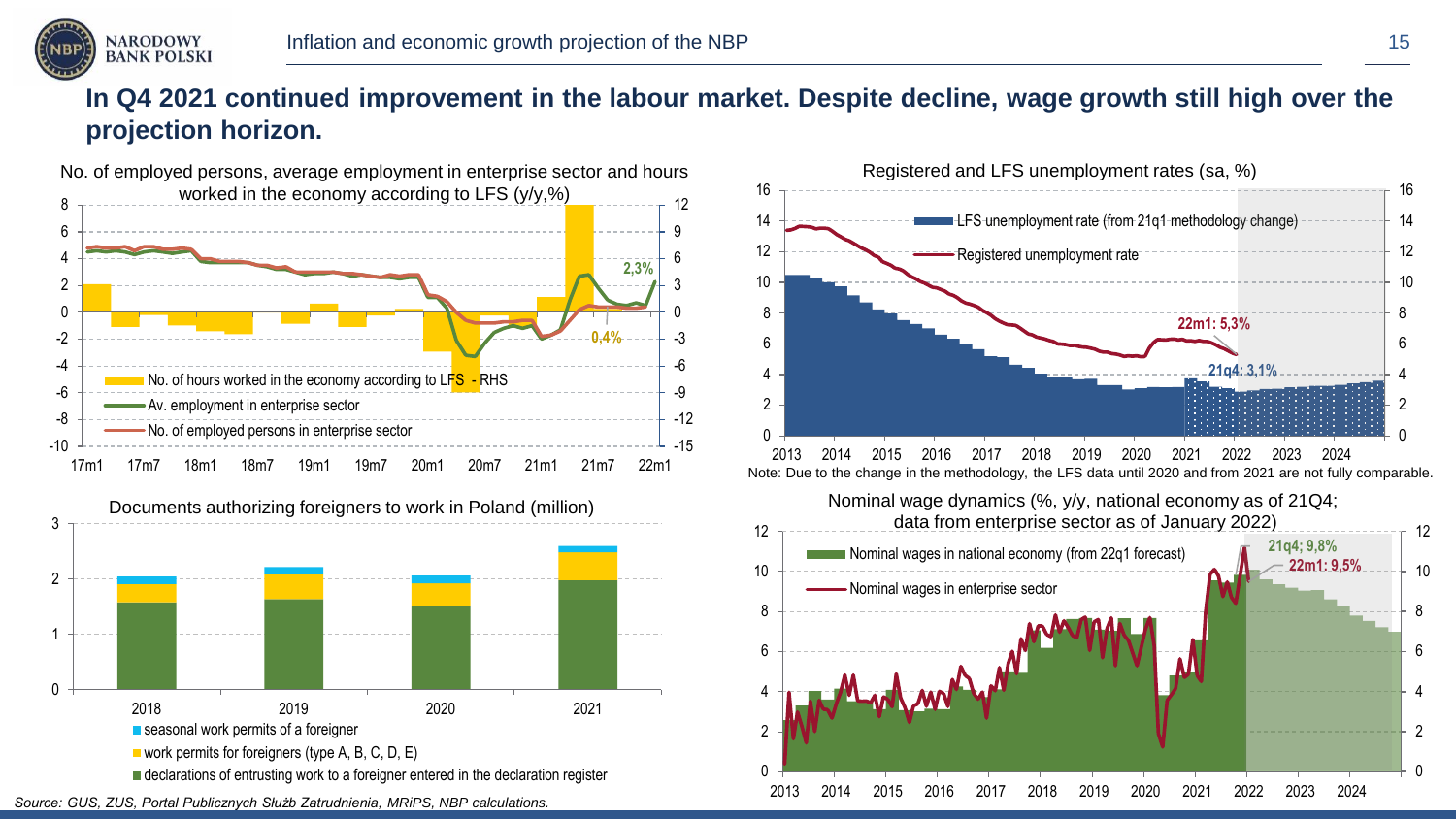

#### **The expected decline in household consumption growth in relation to high 2021 figures.**

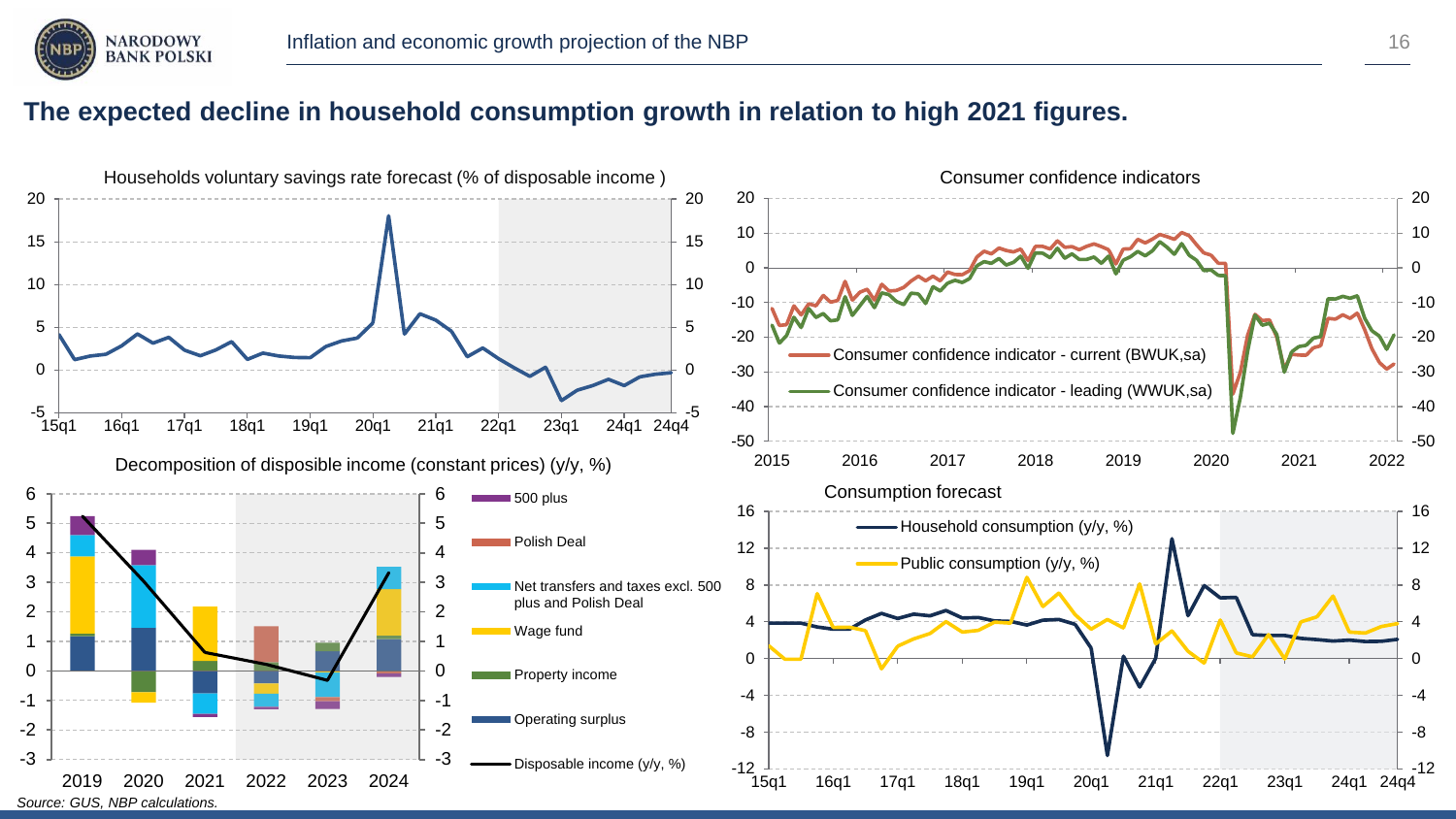

## **In 2021, the problems in maintaining the required inventory levels by enterprises intesified. Corporate investment continues to rise over the projection horizon, albeit at a slower pace than last year.**





Stock status in manufacturing companies vs. investment activity assessment



 $\blacksquare$  total  $\blacksquare$  not sufficient  $\blacksquare$  appropriate  $\blacksquare$  too large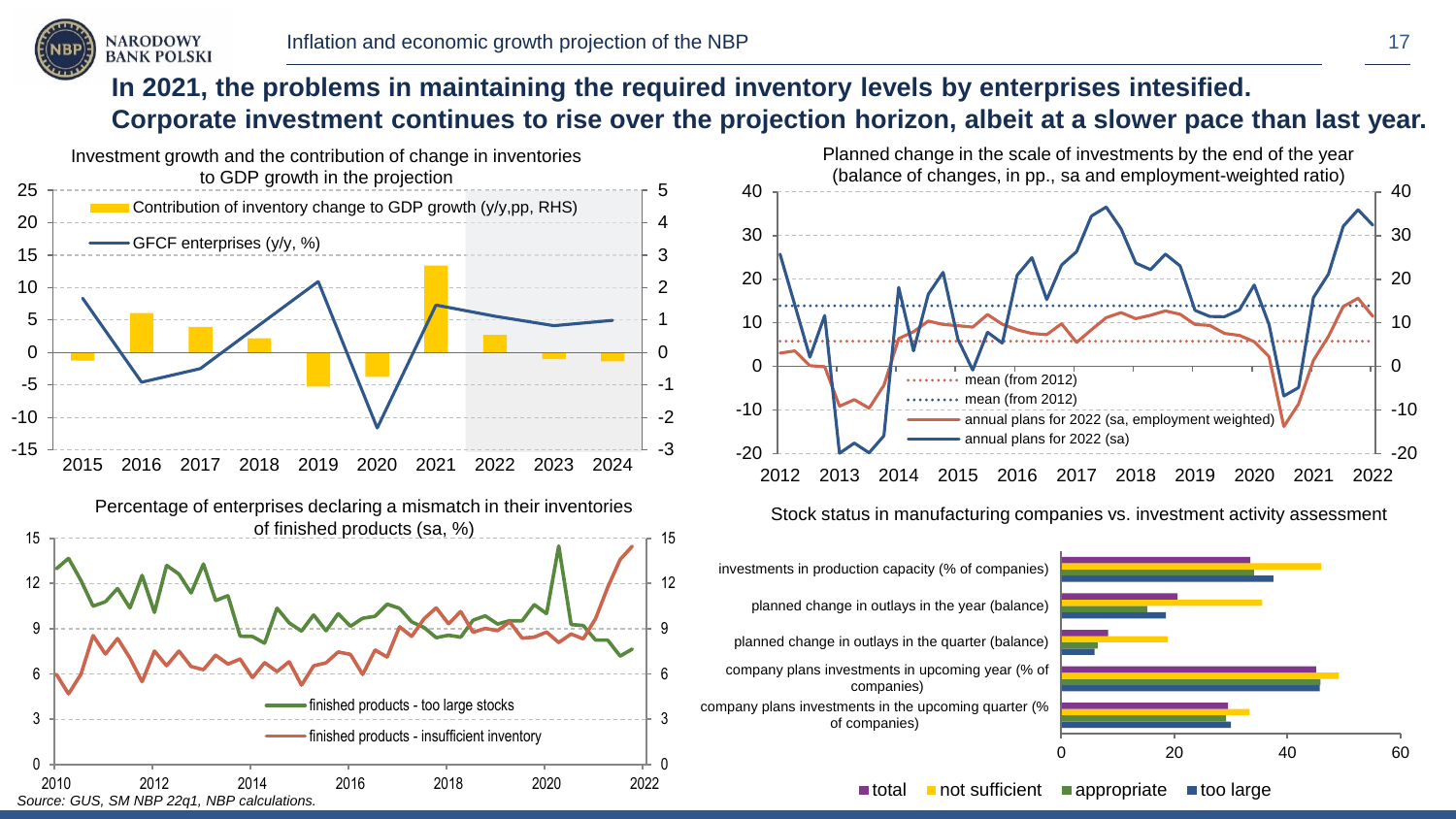

## **After the assumed increase in public investment in 2022-2023, in 2024 negative impact of lower EU funds absorption is expected.**



**In 2024 a significant decrease in the EU absorption is expected, analogous to 2016. Funds from the Recovery and Resilence Facility may limit the scale of the decline.**

The absorption of the cohesion policy funds (excluding funds for agriculture) and funds from the RRF at the turn of financial perspectives (in PLN billion, current prices)





*Source: GUS, Eurostat, MF, MFiPR,, NBP calculations.* 

*\* NBP estimation f – NBP forecast*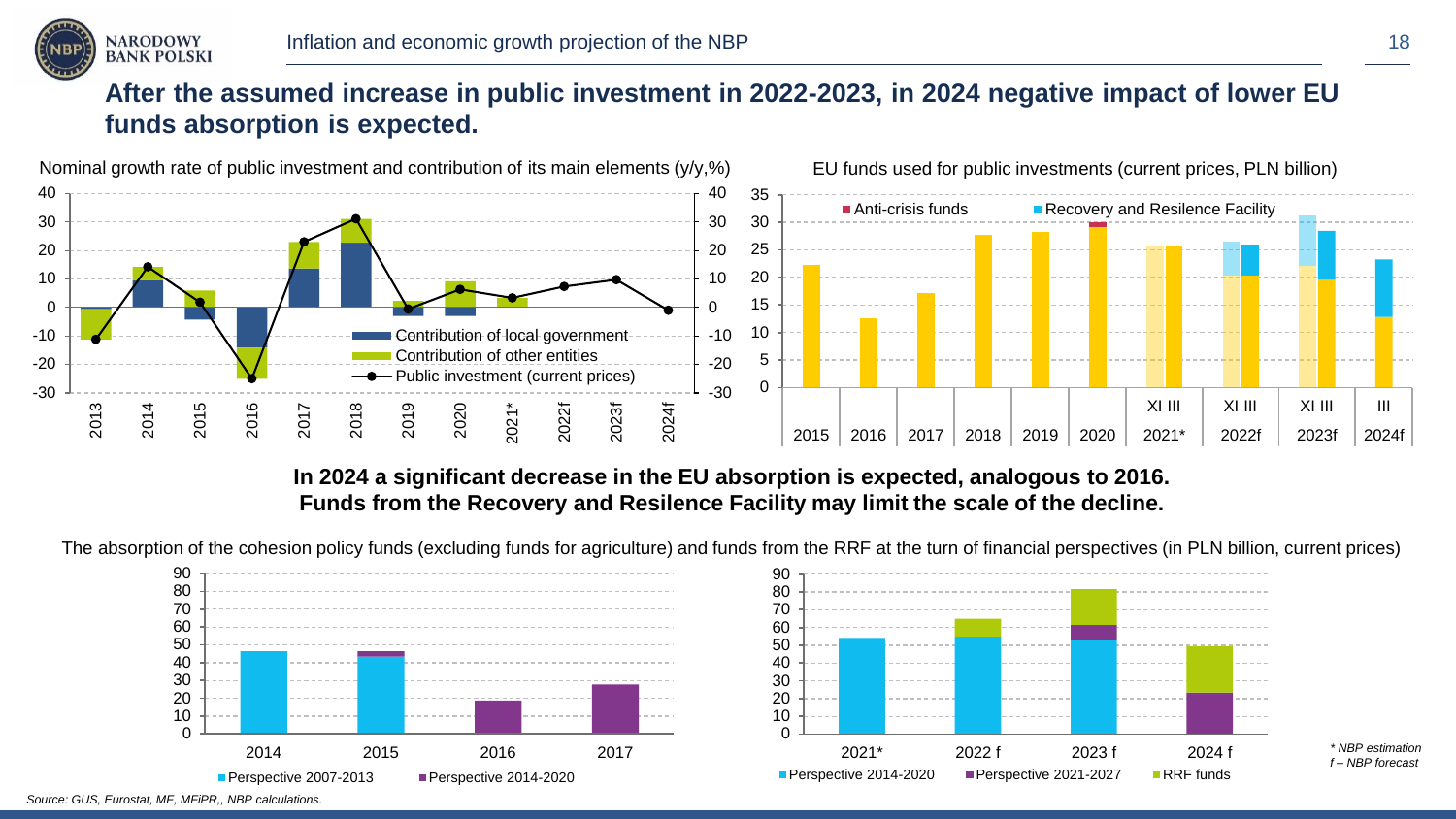

#### **Deepening trade deficit due to the decline in net exports and the deterioration of terms of trade**

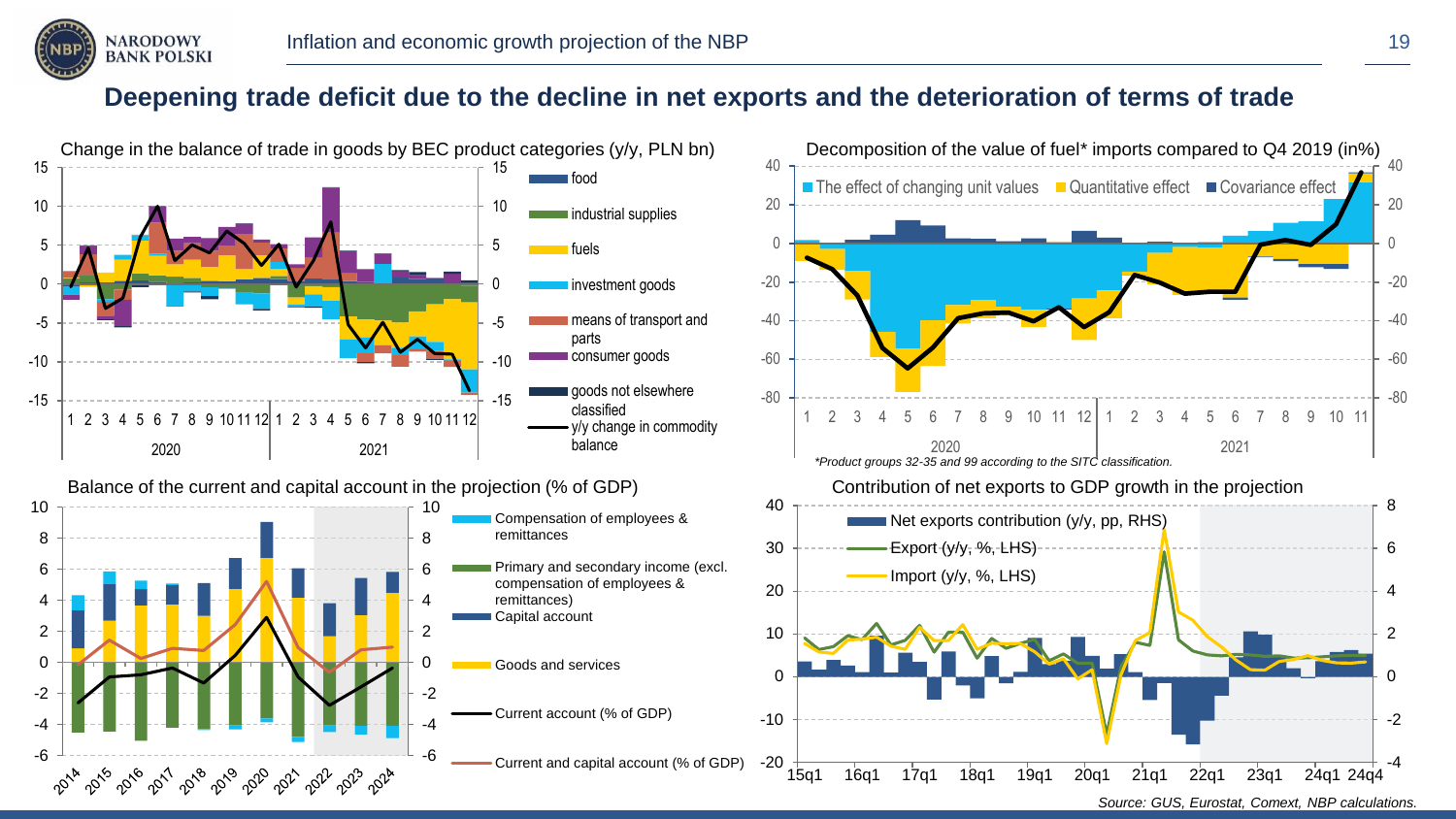

## **Trade with Russia, Ukraine and Belarus**

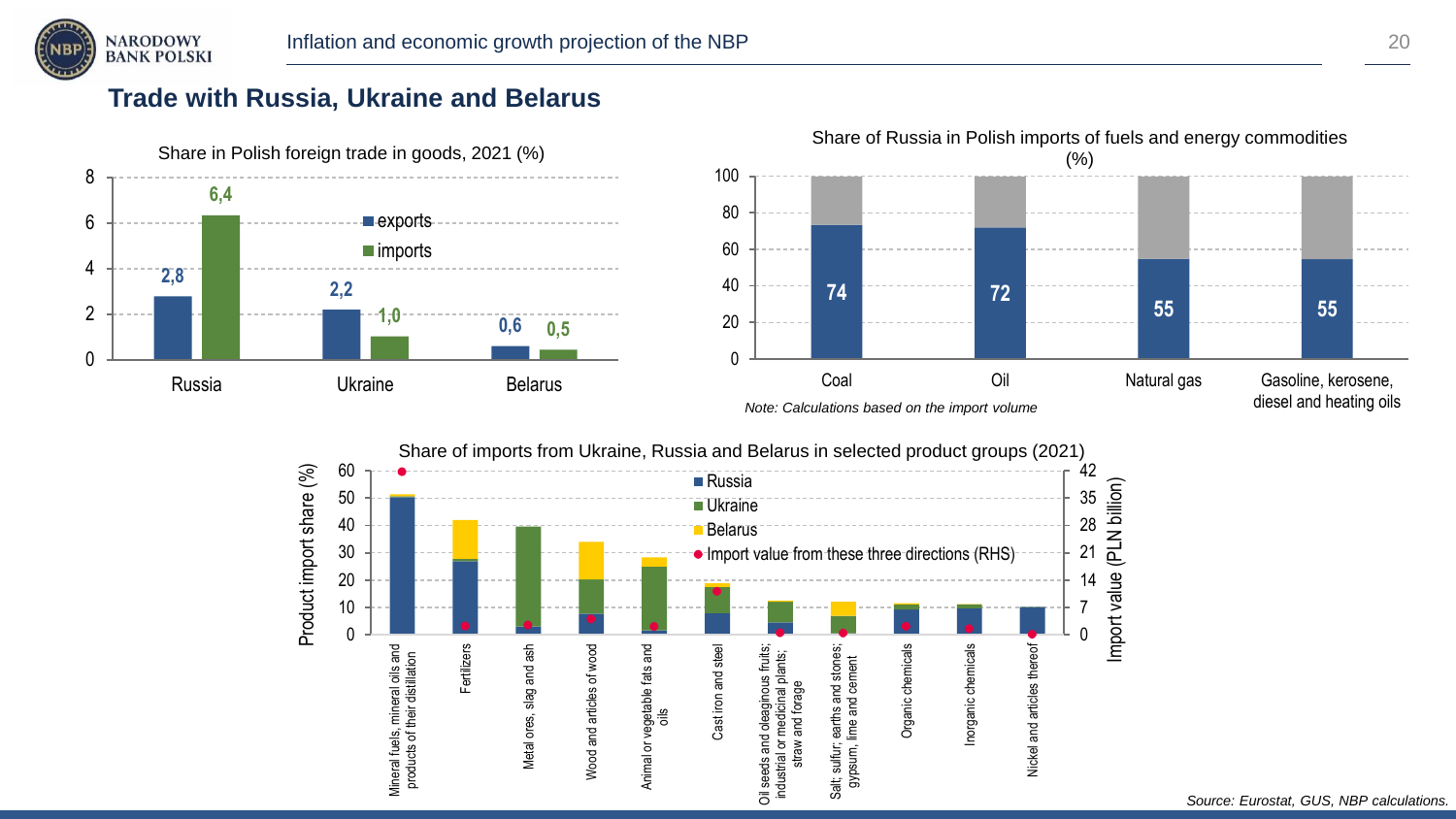

# **After a period of a strong recovery in the domestic economic activity in 2021, the GDP growth rate in Poland will decline.**



- $\downarrow$  In the coming quarters, the domestic economic situation will be influenced by a **strong negative supply shock** being the combination of the effects of **Russia's aggression against Ukraine** and the **earlier increases in energy commodity prices** in the global markets and **CO<sup>2</sup> emission allowances**, as well as **disturbances in the supply chains**.
- In the longer horizon of the forecast, the **expected economic slowdown abroad** will have a negative impact on the domestic economic growth.
- **In 2024**, GDP growth will be reduced by a **significant decrease in the absorption of EU funds** as spending of the funds under the EU financial framework for 2014-2020 will come to an end.
	- The scale of the slowdown in domestic GDP growth will, however, be mitigated by changes in the fiscal policy resulting from the adoption of the **Anti-Inflation Shield** and the **Polish Deal**, as well as the **increased inflow of immigrants to Poland from Ukraine** (consumption and net exports).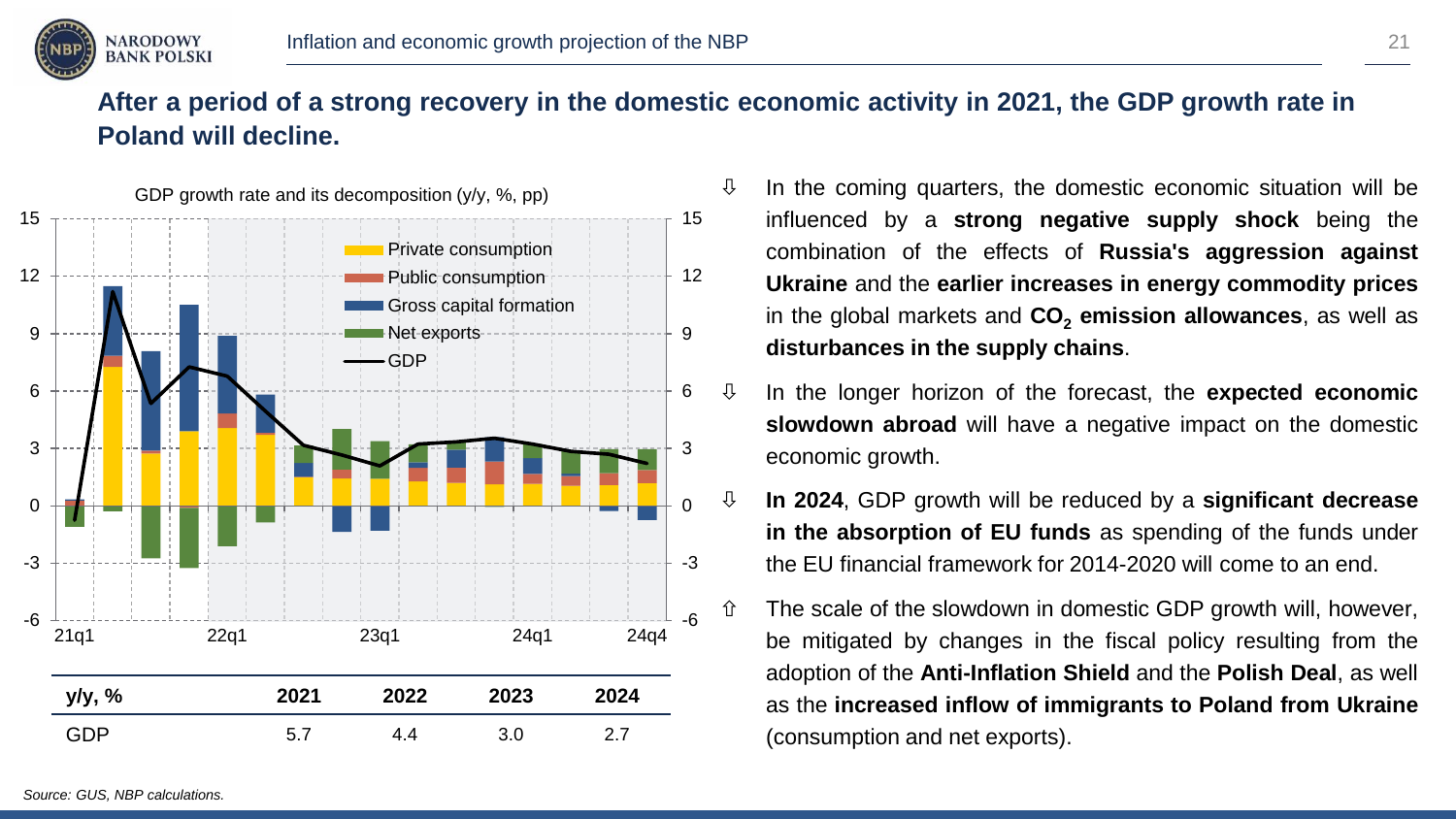

## **March projection of GDP compared to the November projection.**



- $\updownarrow$  Higher inflation limiting the purchasing power of households, increasing operating costs of enterprises.
- $\uppsi$  Monetary policy tightening reflected in four hikes in the NBP reference rate after the November projection.
- $\hat{U} \parallel$  The adoption of the Anti-Inflation Shield taken into account higher consumption growth this year, but the base effect in 2023.
- $\uparrow$  Lower EU funds absorption in 2022-2023 caused by the further delay in the approval of the National Recovery and Resilience Plan by the European Commission.
- $\hat{U}$  Higher expected contribution of net exports to growth due to its counter-cyclical nature.
- $\hat{U} \cup \hat{U}$  The multidirectional impact of Russia's aggression against Ukraine and the sanctions imposed on Russia.

| GDP $y/y$ , %     | 2021 | 2022 | 2023 |
|-------------------|------|------|------|
| November 2021     | 5.3  | 4.9  | 4.9  |
| <b>March 2022</b> | 57   | 44   | 3 በ  |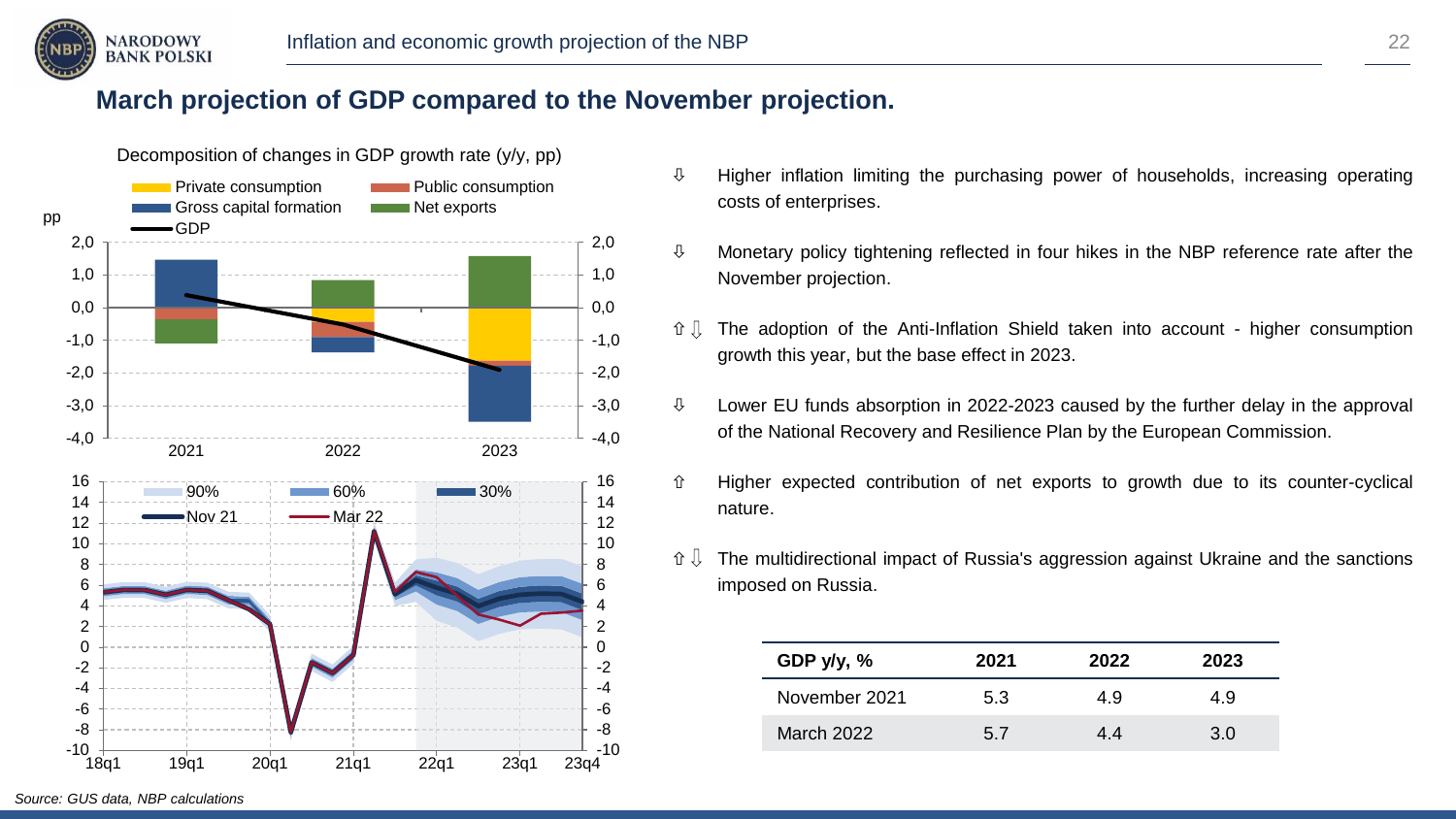

#### **Outline:**

#### Russia's military aggression

#### against Ukraine

Projection 2022 – 2024

#### • Economic conditions abroad

• Economic perspectives for

Poland

• Inflation

**Uncertainty** 

# **Projection 2022-2024**

# Inflation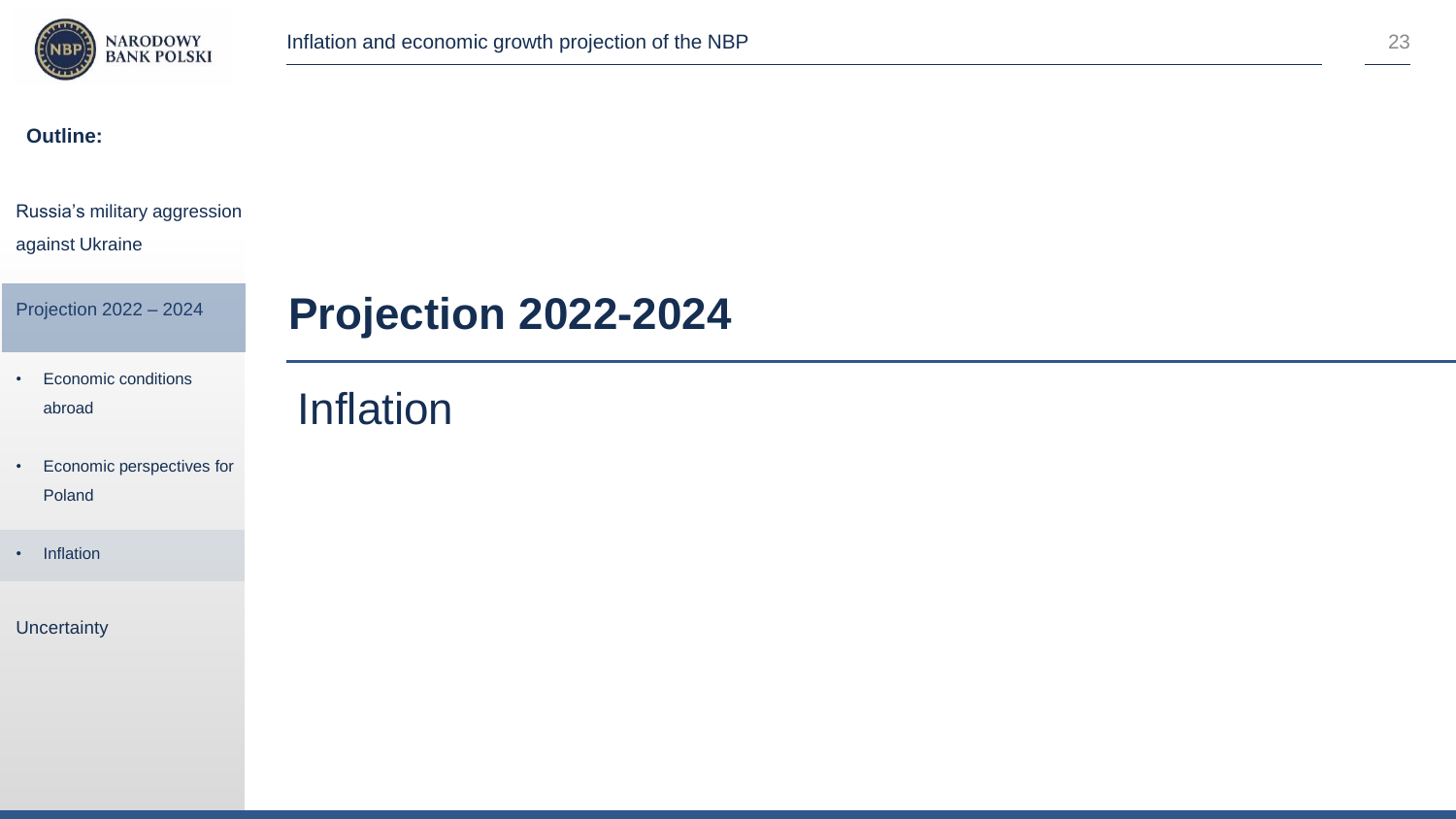

#### **Inflation influenced by soaring prices of energy commodities and CO<sup>2</sup> emision allowances.**





#### Cost of electricity production (EUR/MWh)

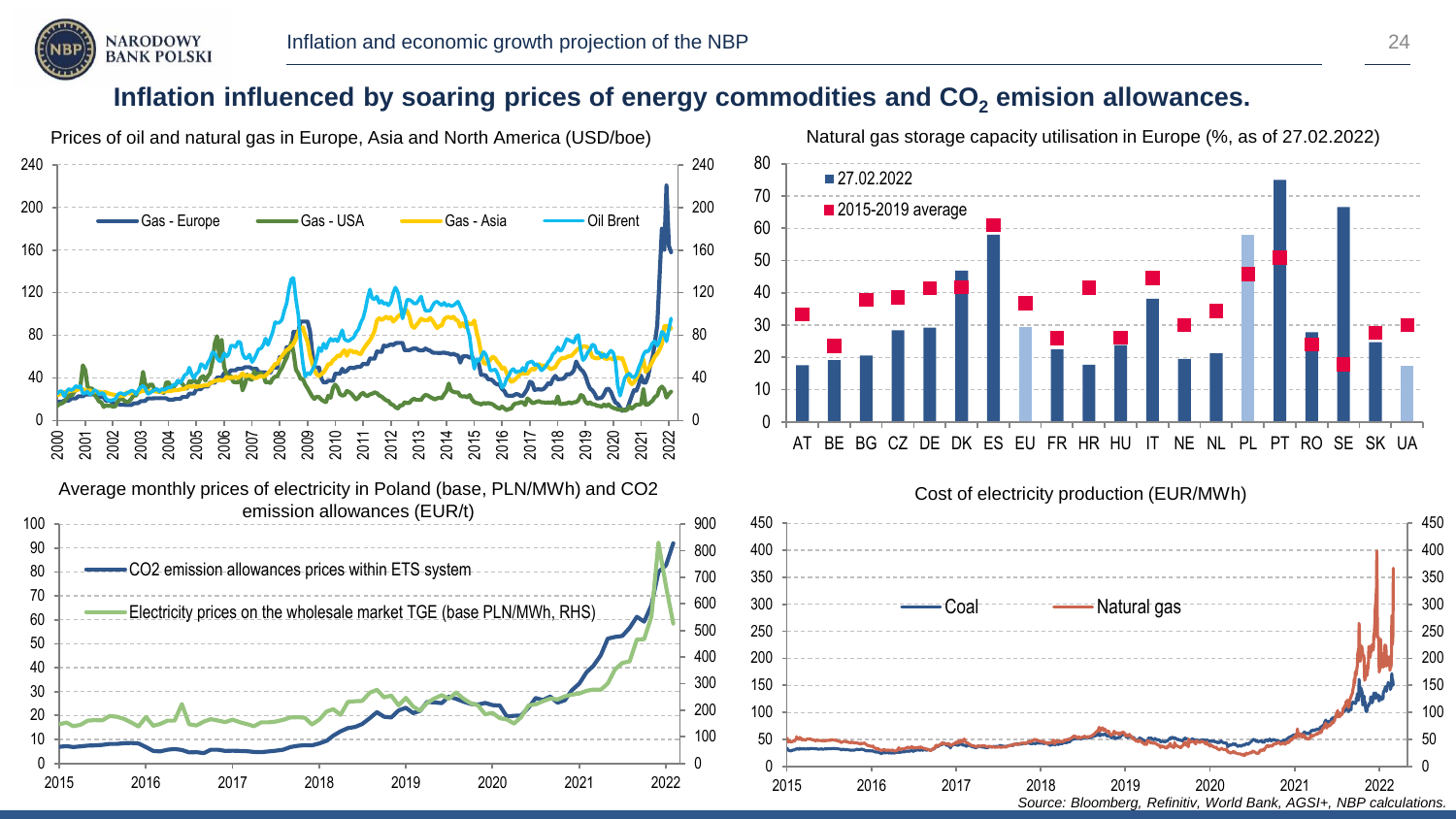

#### **Significant increase in prices of agricultural commodities and chemical fertilizers amid record high gas prices.**





Source: FAO, World Bank, Ministry of Agricultural and Rural Development, NBP calculations. 2021 2022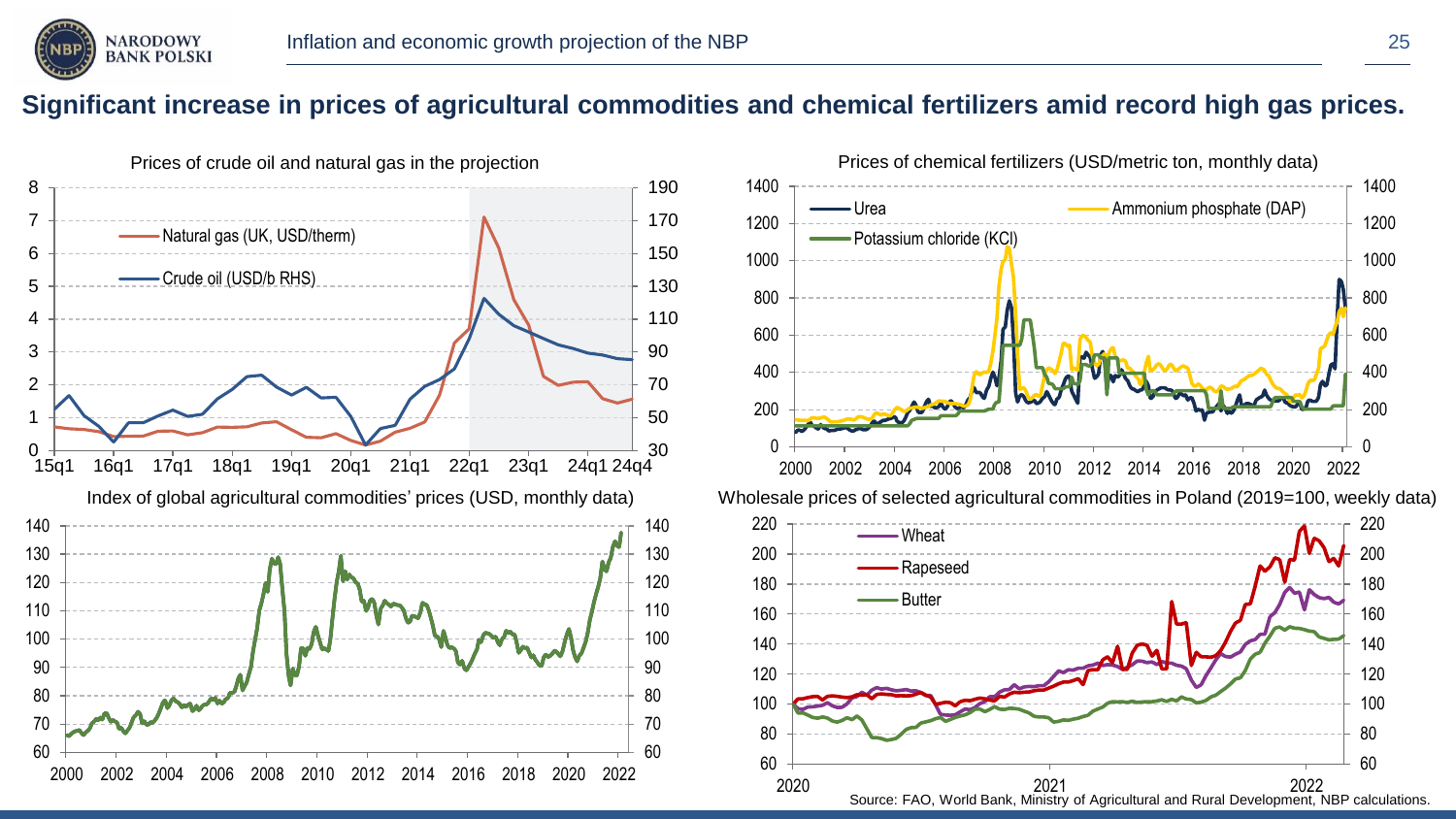

# **Many countries are experiencing the highest inflation since decades. Inflation readings significantly exceed the expectations.**



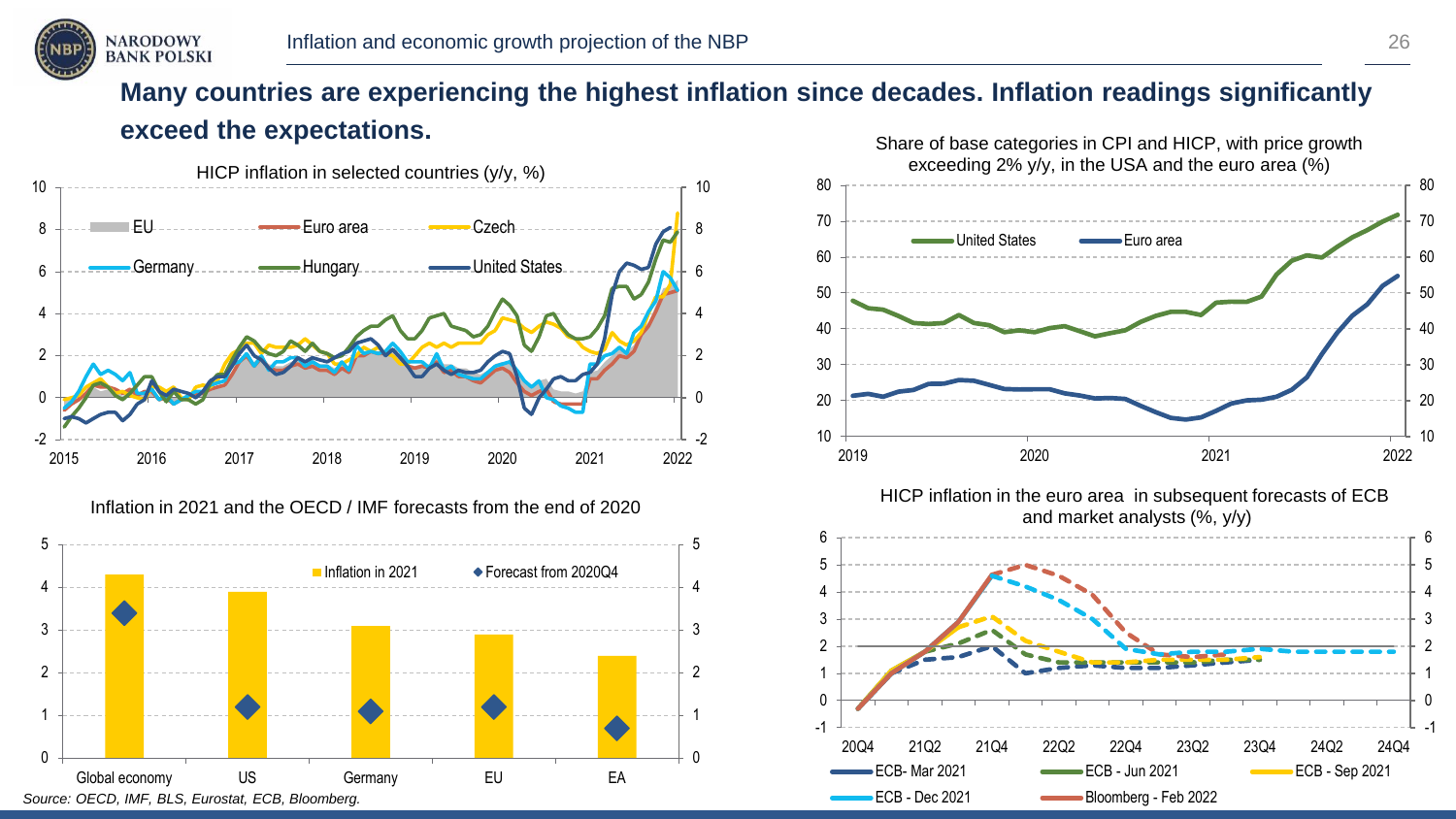

## **The increase in the growth rate of energy and food prices are the most important factors behind the acceleration in CPI inflation in Poland in 2021.**





Inflation in 2021 in the projection (y/y, %)

| y/y, %                  |      | 21q4   | 2021 |        |  |
|-------------------------|------|--------|------|--------|--|
| CPI inflation           | 7.7  | (6.7)  | 5.1  | (4.9)  |  |
| Core inflation          | 4.9  | (4.3)  | 4.1  | (4.0)  |  |
| Food prices inflation   | 6.7  | (5.3)  | 3.2  | (2.8)  |  |
| Energy prices inflation | 20.1 | (17.8) | 12.1 | (11.8) |  |

Values from the November projection are given in brackets (seasonally adjusted data). Indicators with values higher than in the November projection are marked **green**.

*Source: GUS data, NBP calculations.*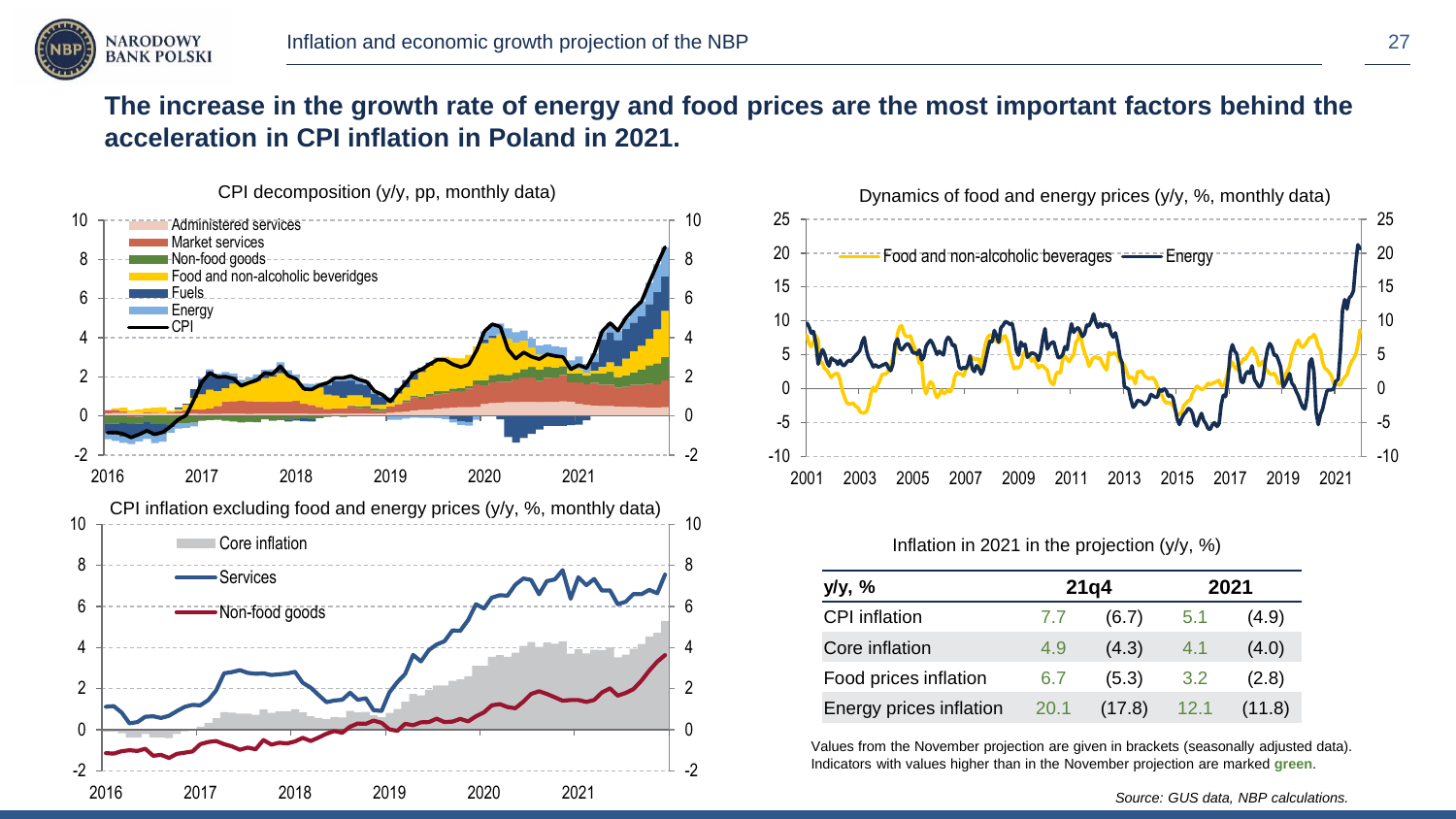

## **Anti-Inflation Shield in place until July 2022 will lower the average CPI inflation in 2022 by 2.1 pp. In 2023 the CPI dynamics will be increased by the base effect.**

|                                             | $P_{\text{H}}(P_{\text{H}}(P_{\text{H}}(P_{\text{H}}(P_{\text{H}}(P_{\text{H}}(P_{\text{H}}(P_{\text{H}}(P_{\text{H}}(P_{\text{H}}(P_{\text{H}}(P_{\text{H}}(P_{\text{H}}(P_{\text{H}}(P_{\text{H}}(P_{\text{H}}(P_{\text{H}}(P_{\text{H}}(P_{\text{H}}(P_{\text{H}}(P_{\text{H}}(P_{\text{H}}(P_{\text{H}}(P_{\text{H}}(P_{\text{H}}(P_{\text{H}}(P_{\text{H}}(P_{\text$ |        |        |      |        |                                            | Anti-Inflation Shield's impact on CPI inflation projection  |      |      |             |      |
|---------------------------------------------|---------------------------------------------------------------------------------------------------------------------------------------------------------------------------------------------------------------------------------------------------------------------------------------------------------------------------------------------------------------------------|--------|--------|------|--------|--------------------------------------------|-------------------------------------------------------------|------|------|-------------|------|
|                                             | 22q1                                                                                                                                                                                                                                                                                                                                                                      | 22q2   | 22q3   | 22q4 | 2022   |                                            | $-$ decrease in 2022 and the base effect in 2023 (p.p. y/y) |      |      |             |      |
| <b>CPI</b>                                  | $-3.2$                                                                                                                                                                                                                                                                                                                                                                    | $-4.2$ | $-1.3$ | 0.0  | $-2.1$ | 16                                         |                                                             |      |      |             |      |
| <b>Energy</b>                               | $-2.6$                                                                                                                                                                                                                                                                                                                                                                    | $-3.3$ | $-1.0$ | 0.0  | $-1.7$ | 14                                         | Inflation decrease<br>due to Anti-                          |      |      | Base effect |      |
| Energy carriers*                            | $-1.8$                                                                                                                                                                                                                                                                                                                                                                    | $-1.9$ | $-0.6$ | 0.0  | $-1.0$ | 12                                         | <b>Inflation Shield</b>                                     |      |      |             |      |
| Fuel                                        | $-0.9$                                                                                                                                                                                                                                                                                                                                                                    | $-1.4$ | $-0.4$ | 0.0  | $-0.7$ |                                            |                                                             |      |      |             |      |
| Food                                        | $-0.6$                                                                                                                                                                                                                                                                                                                                                                    | $-0.9$ | $-0.3$ | 0.0  | $-0.4$ | 10                                         |                                                             |      |      |             |      |
| Energy carriers*<br>$I$ Fuel<br><b>Food</b> | $-1$<br>$-2$<br>$-3$                                                                                                                                                                                                                                                                                                                                                      |        |        |      | $-2,1$ | 8<br>6<br>$-2$<br>4<br>$-3$                |                                                             |      |      |             |      |
| $\bullet$ CPI                               | -4<br>$-5$                                                                                                                                                                                                                                                                                                                                                                |        |        |      |        | $\overline{c}$<br>$-4$<br>$-5$<br>$\Omega$ |                                                             |      |      |             |      |
|                                             | 22q1                                                                                                                                                                                                                                                                                                                                                                      | 22q2   | 22q3   |      | 2022   | 20q1                                       | 21q1                                                        | 22q1 | 23q1 | 24q1        | 24q4 |

Anti-Inflation Shield's impact on CPI inflation in 2022 (p.p.  $y(y)$ )



\* Energy carriers include electricity, gas, solid fuels and heat energy.

Note: Calculations were performed on data with higher precision than given in the table, therefore there might be some differences due to data rounding.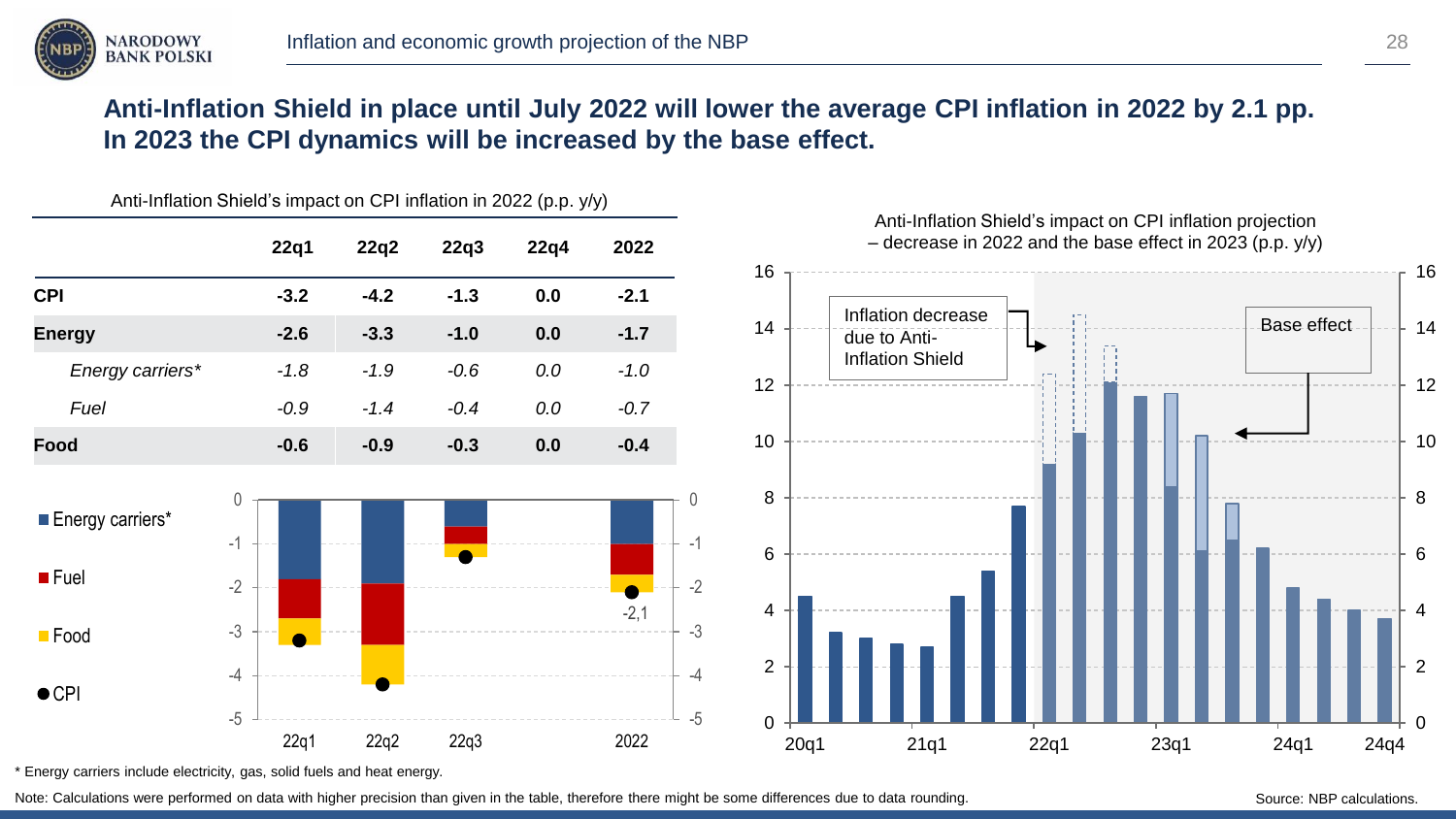

## **Extension of the Anti-Inflation Shield (TA) until the end of 2022 would lower the average annual inflation in 2022 by an additional 1.7 pp. In such case, the corresponding base effect in 2023 would be stronger.**



CPI inflation (y/y, %)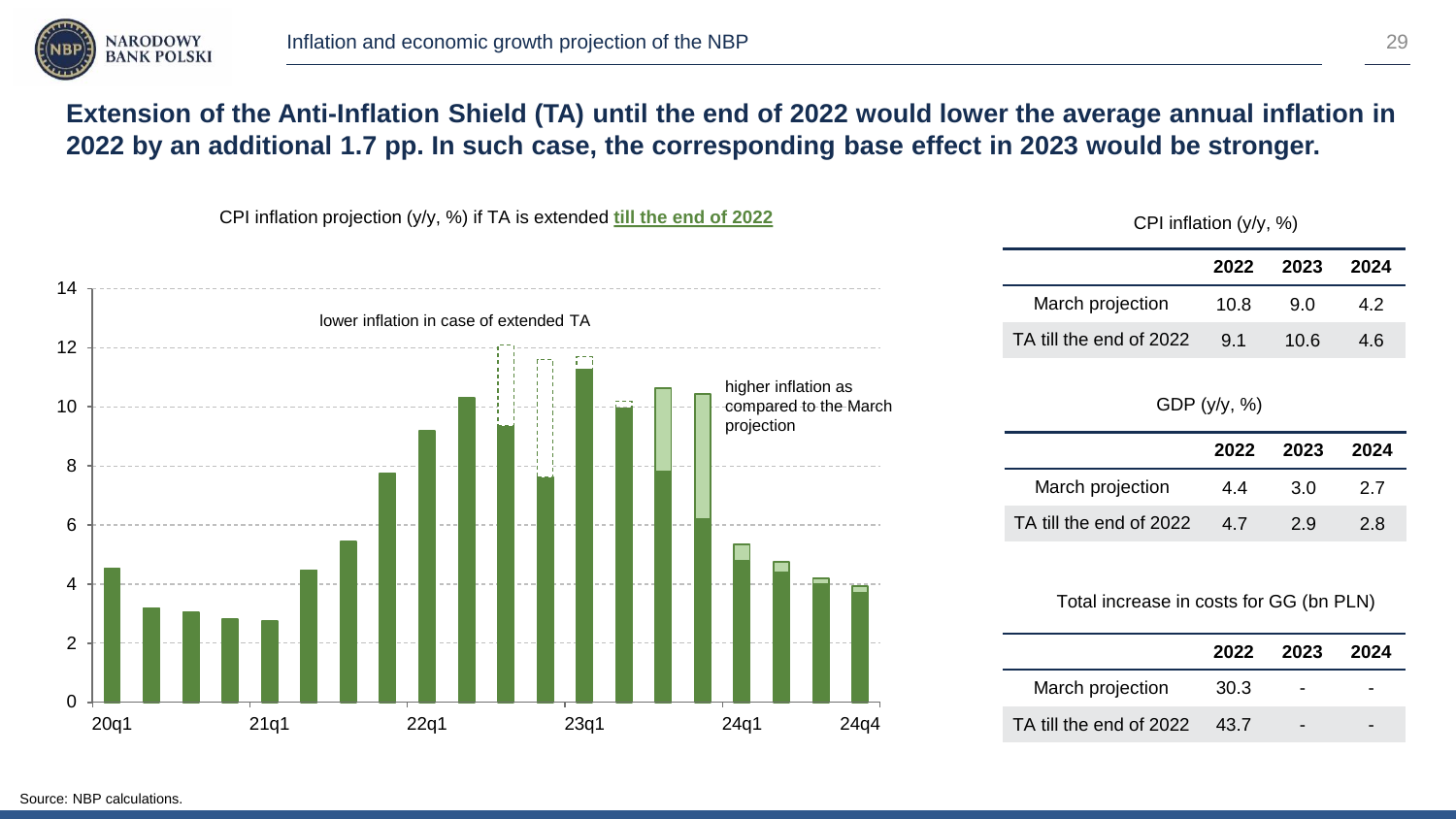

## **In 2024, inflation will decline as a result of a slowdown in domestic economic activity, lower growth of energy and food prices in global markets and weaker inflation abroad.**

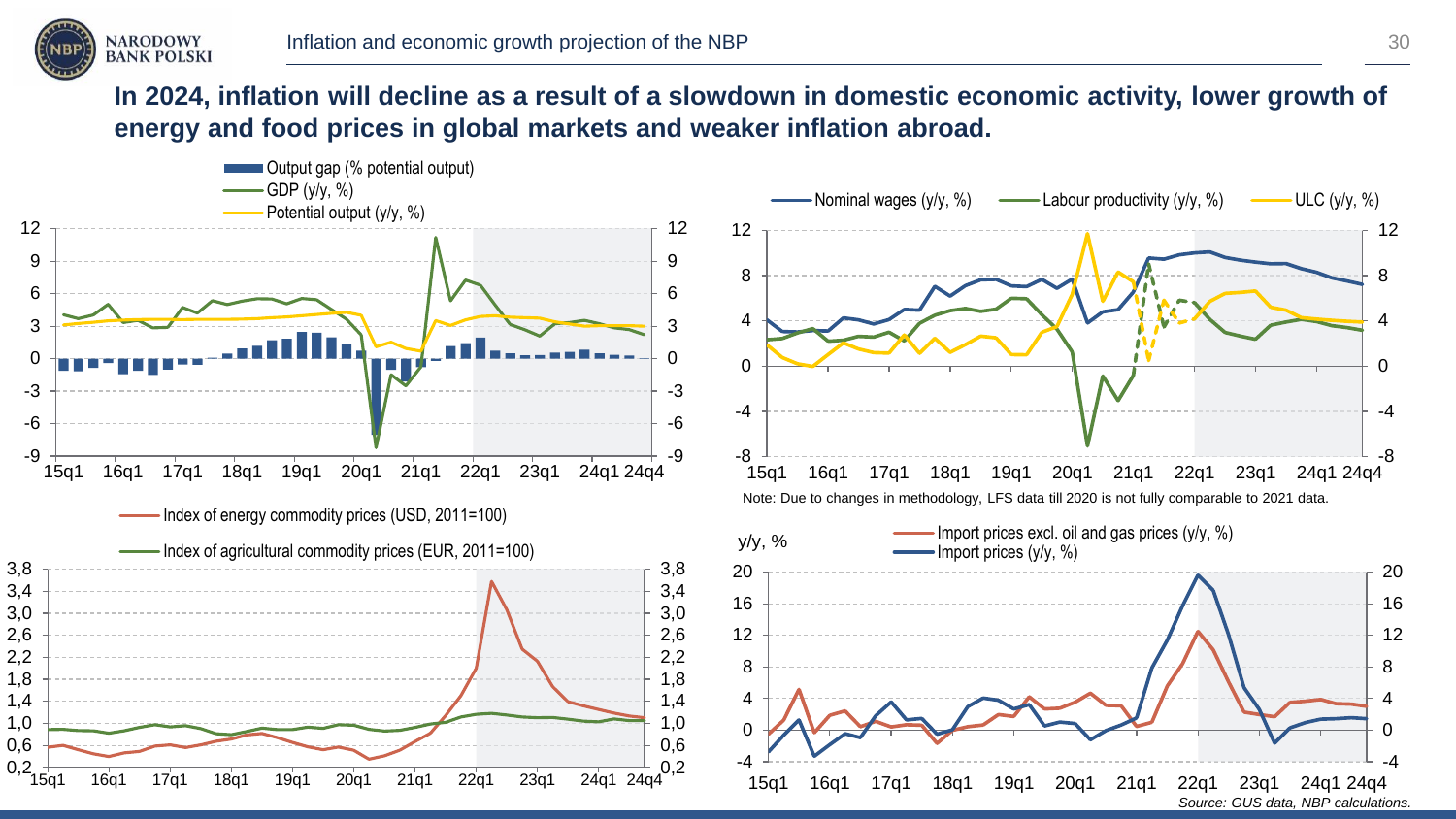

## **Under the assumption of unchanged interest rates, CPI inflation at the end of the projection horizon will run slightly below 4%.**



- Energy prices **CPI** inflation **Soaring increase in global energy commodities' prices and CO<sub>2</sub> emission allowances** prices, with some delay, bears a significant impact on the growth of regulated energy prices for households in 2022-2023
	- $\sqrt{0}$  Gradual decrease in energy commodities' prices dynamics in 2023-2024 (direct impact on fuel prices, delayed impact on tariffs for households)
	- $\hat{U}$  Higher costs of food production and limited supply of some agricultural commodities and products
	- $\sqrt{u}$  Temporary effect of Anti-Inflation Shield on energy and food prices in 2022 followed by base effect in 2023
	- $\hat{U}$  Supply constrains in some sectors due to the disruptions in global supply chains and higher production costs
	- $\hat{U}$  Realisation of pent-up demand in services' sectors in which restrictions had been imposed previously. Impact expiring in 2023
	- High growth of import prices
	- $\uppsi$  Weakening inflation abroad
	- $\theta$  Gradually declining dynamics of labour costs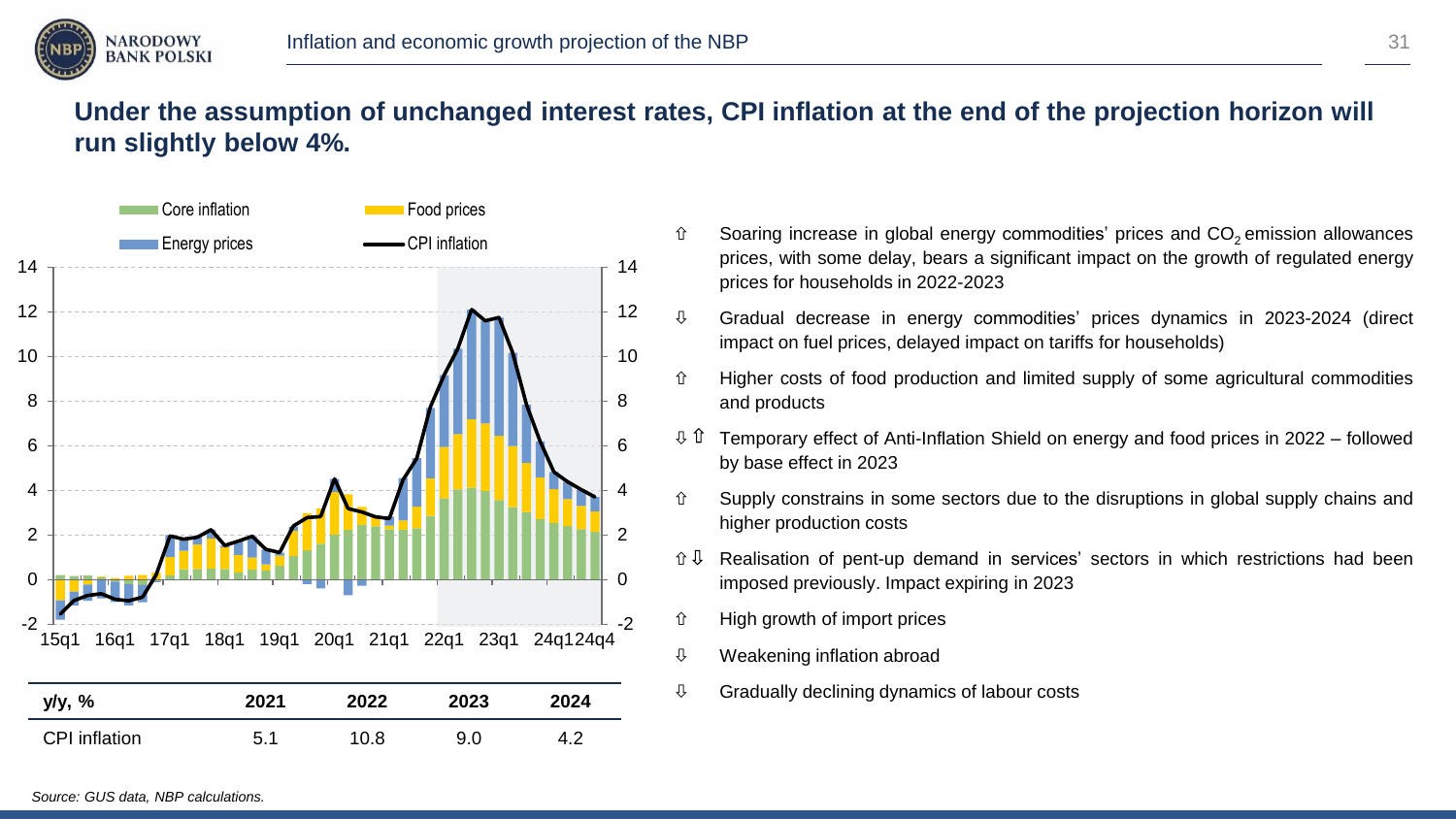

#### **March CPI projection compared to the November projection**



- $\hat{U}$  Higher than expected increase in gas, electricity and heat bills for households in 2022 (stronger impact of the increase in energy commodity prices and a higher increase in  $CO<sub>2</sub>$  emission allowances after the closing of the previous projection round)
- Higher expected energy commodity prices over the projection horizon translating into domestic fuel prices and (with a delay related to the tariffication process) into regulated energy prices for households
- $\hat{U}$  Stronger increase in the prices of agricultural products in the world markets
- $\theta$   $\hat{U}$  Anti-Inflation Shield that lowers inflation in the coming months and leads to the base effect in 2023
- $\hat{U}$  Higher operating costs for enterprises, including both energy and labour costs
- $\hat{U}$  Sanctions imposed on Russia, resulting in a severe reduction in the supply of some agricultural and industrial goods
- $\sqrt{0}$  Slower growth of domestic demand in 2022-2023
- $\hat{U}$  Increasing inflation persistence and higher inflation expectations

| CPI $y/y$ , % | 2021 | 2022 | 2023 |
|---------------|------|------|------|
| November 2021 | 4.9  | 5.8  | 3.6  |
| March 2022    | 5.1  | 10.8 | 9 N  |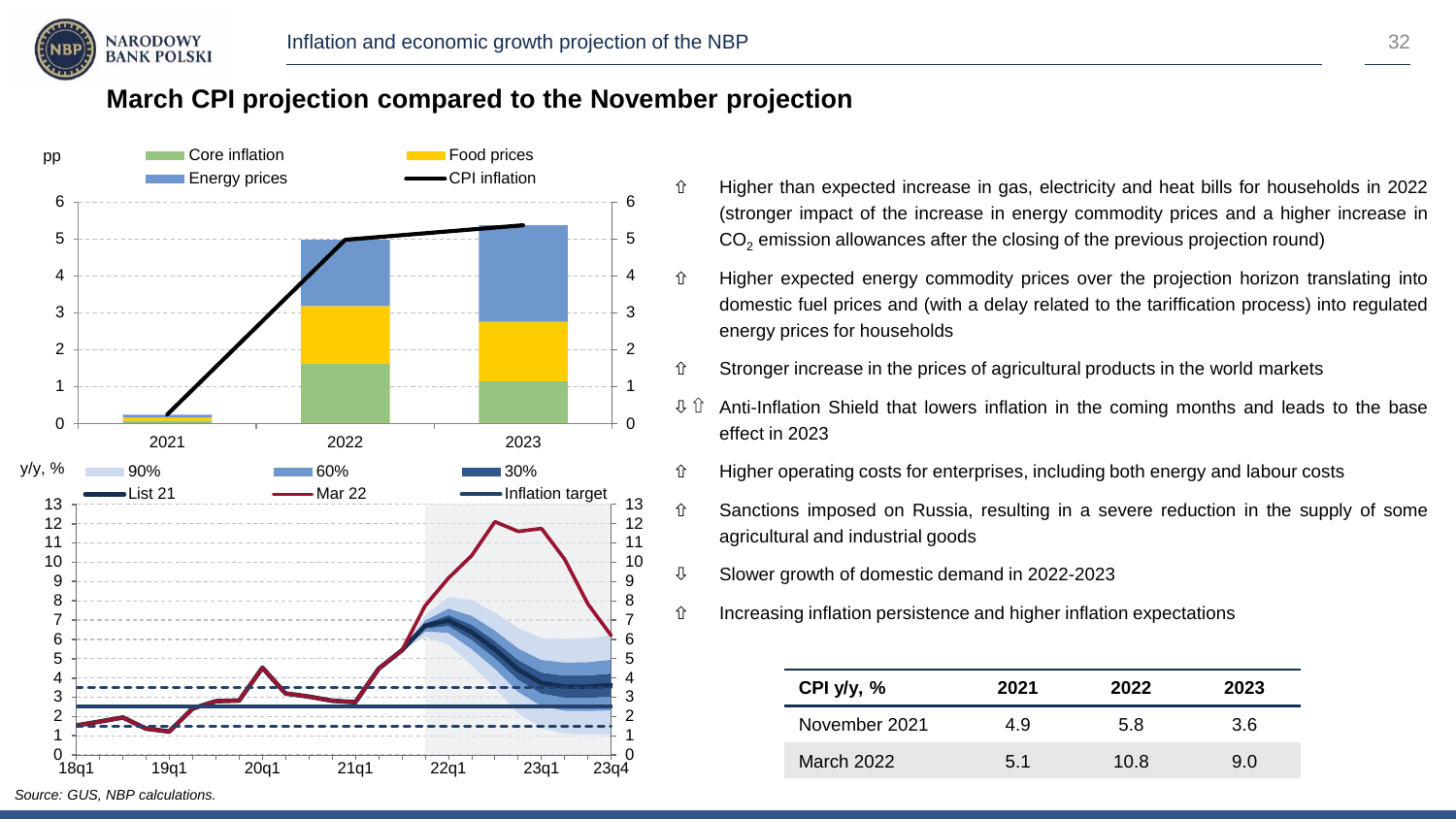

#### **Outline:**

| Russia's military aggression<br>against Ukraine |                           |
|-------------------------------------------------|---------------------------|
| Projection 2022 - 2024                          | <b>Uncertainty</b>        |
| Economic conditions<br>٠<br>abroad              | <b>Risks</b><br>$\bullet$ |
| Economic perspectives for<br>٠<br>Poland        | Fan charts<br>$\bullet$   |
| Inflation<br>$\bullet$                          |                           |
| <b>Uncertainty</b>                              |                           |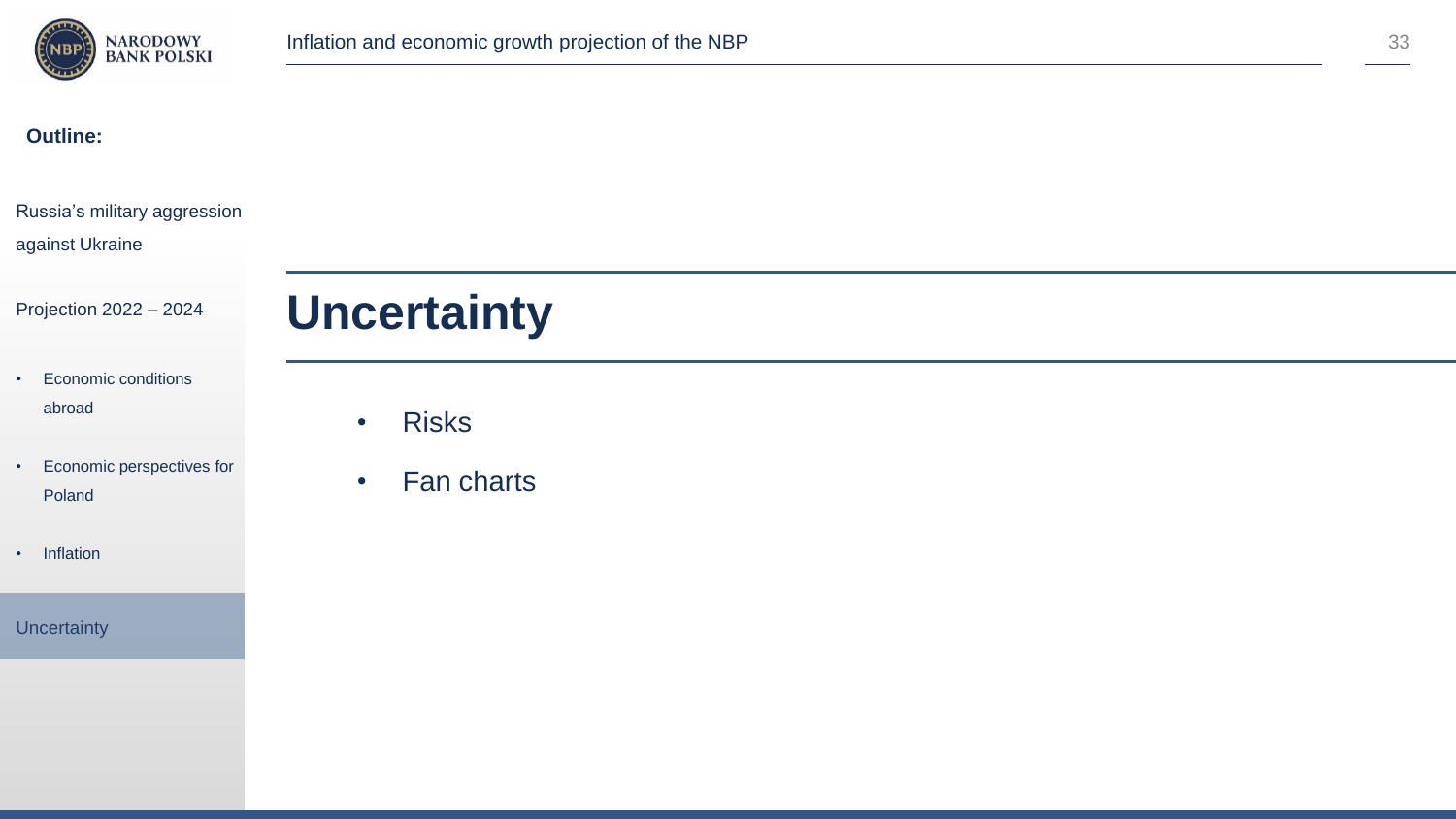

#### **Risks:**

- . Russia's military aggression against Ukraine the further course and its consequences on the scope of sanctions **imposed on Russia and on international trade**
- **Exacerbation of disturbances in the global economy caused by the pandemic**
- **Prices of energy, agricultural and industrial raw materials in the global markets**
- **EU climate policy** (prices of CO<sub>2</sub> emission allowances, *Fit for 55* package)
- **Next Generation EU funds absorption rate**
- **Extension of the Anti-Inflation Shield**
- $\overline{\psi}$  Higher probability of **economic activity running below the central projection path.** The most important sources of risk for economic activity are **disturbances in the functioning of the global economy triggered by Russia's military aggression against Ukraine and the pandemic**.
- **Distribution of risks for inflation close to symmetrical** uncertainty related to the **future path of energy, agricultural and industrial commodity prices** in the global markets.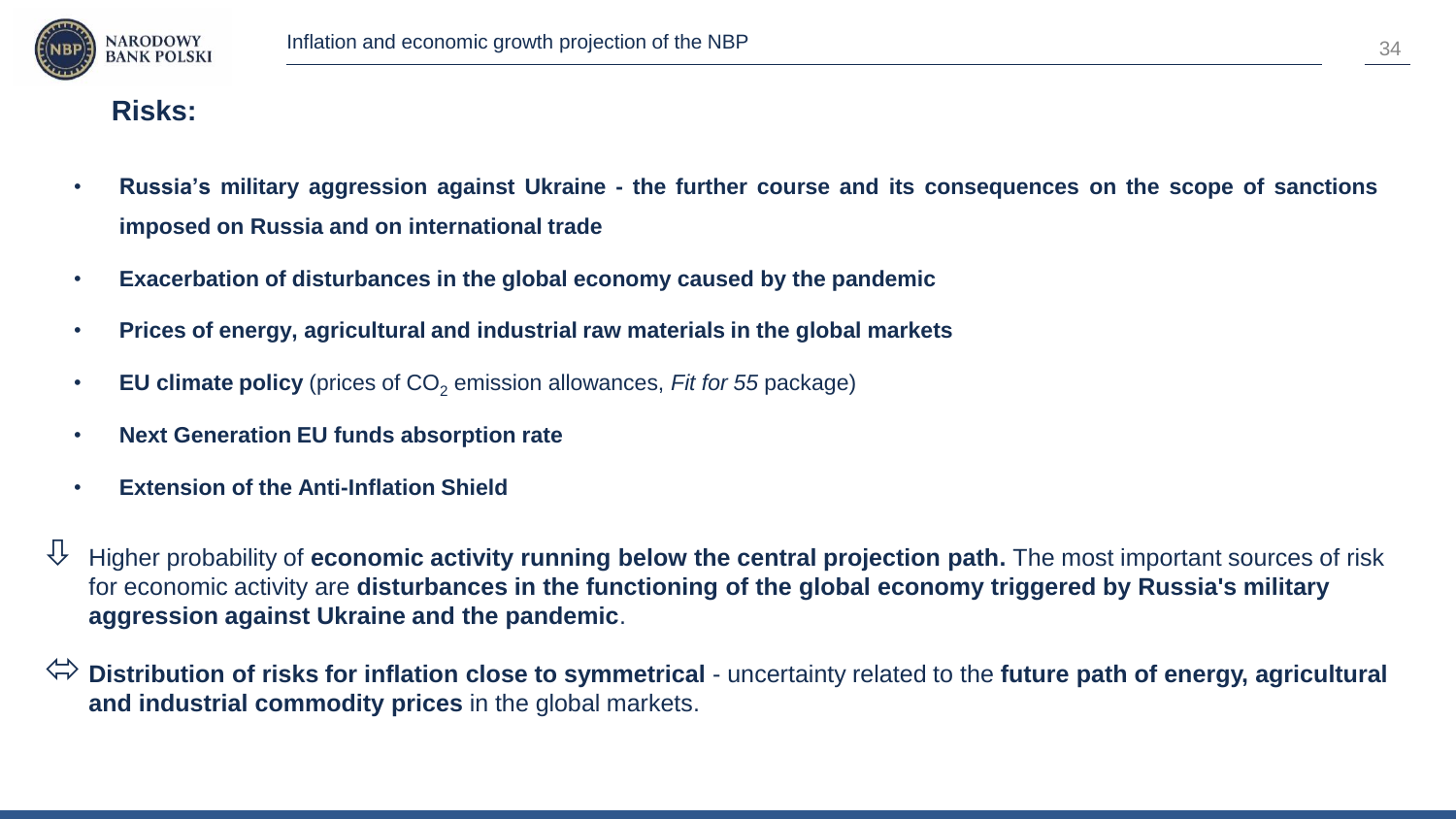

2022 4.4 3.4 5.3 2023 3.0 1.9 4.1 2024 2.7 1.4 4.0

Inflation CPI y/y, %



2022 10.8 9.3 12.2 2023 9.0 7.0 11.0 2024 4.2 2.8 5.7

*Source: GUS, NBP calculations.*

2022 0% 0% 0% 50% 0% 2023 1% 1% 3% 50% 2% 2024 10% 20% 36% 50% 27%